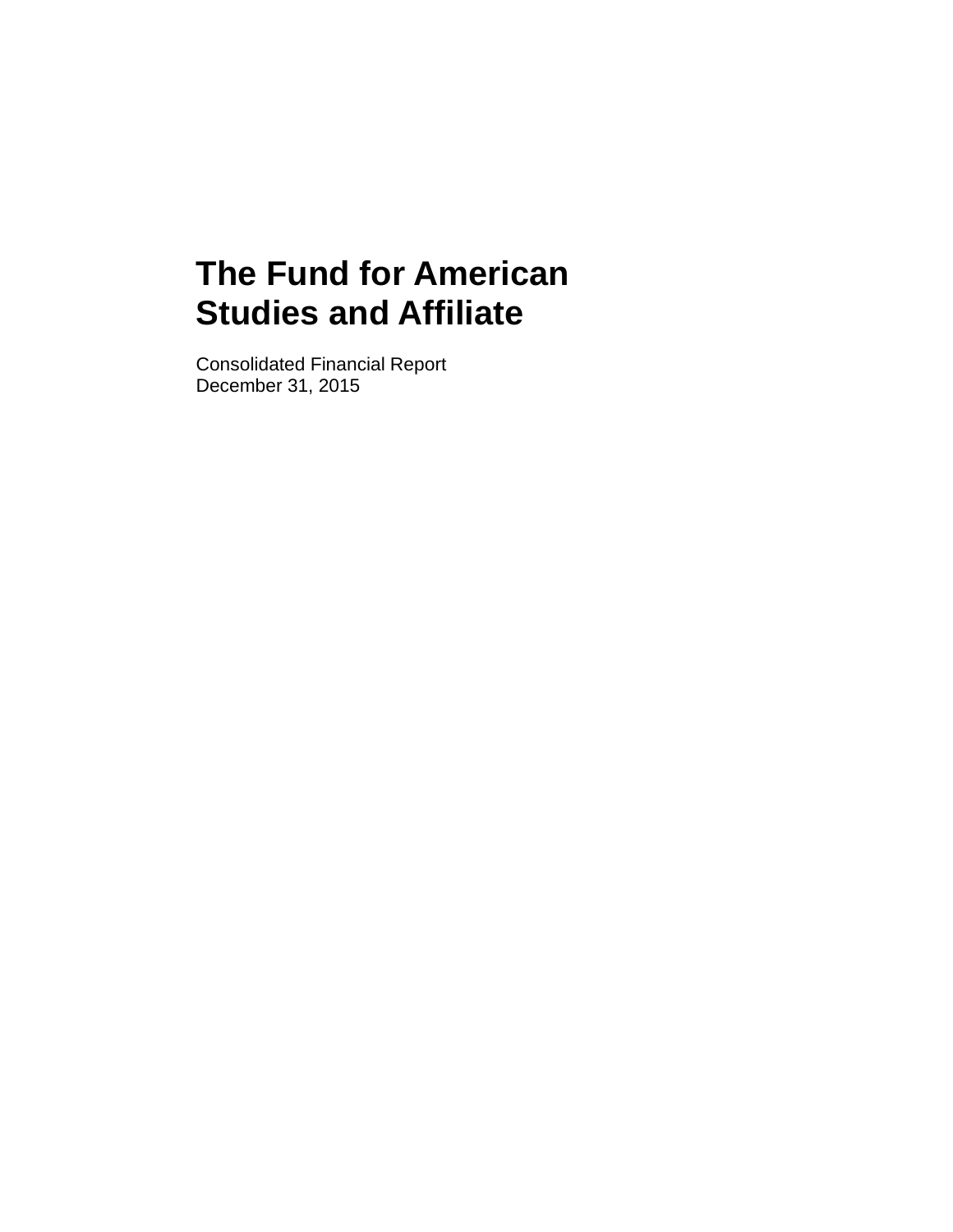# **Contents**

| Independent auditor's report                                  | $1 - 2$        |
|---------------------------------------------------------------|----------------|
| <b>Financial statements</b>                                   |                |
| Consolidated balance sheet                                    | 3              |
| Consolidated statement of activities                          | 4              |
| Consolidated statement of functional expenses                 | $5-6$          |
| Consolidated statement of cash flows                          | $\overline{7}$ |
| Notes to consolidated financial statements                    | $8 - 19$       |
| Independent auditor's report on the supplementary information | 20             |
| Supplementary information                                     |                |
| Consolidating balance sheet                                   | 21             |
| Consolidating statement of activities                         | 22             |
|                                                               |                |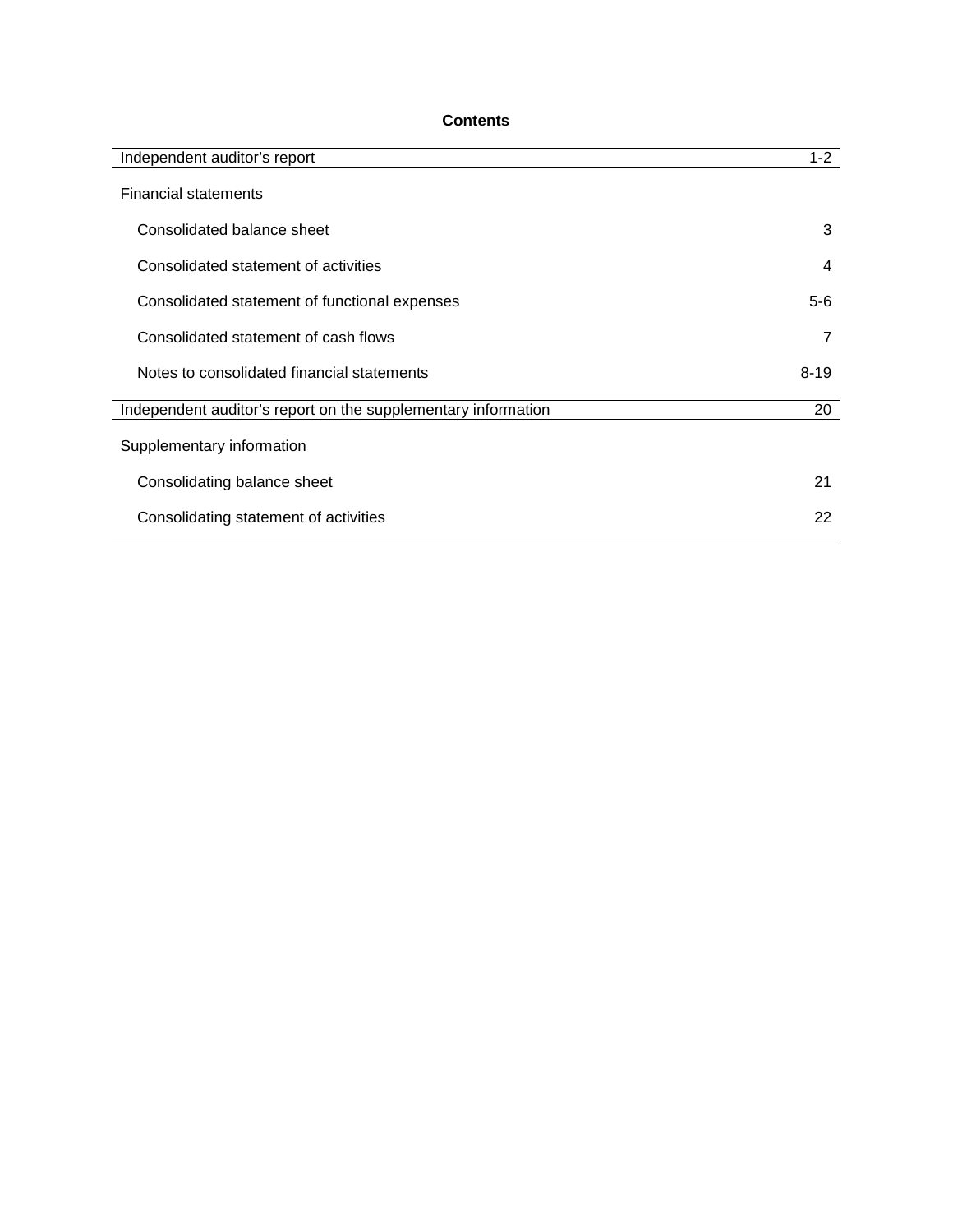

RSM US LLP

#### **Independent Auditor's Report**

To the Board of Trustees The Fund for American Studies Washington, D.C.

#### **Report on the Financial Statements**

We have audited the accompanying consolidated financial statements of The Fund for American Studies and Affiliate (the Fund), which comprise the consolidated balance sheet as of December 31, 2015, and the related consolidated statements of activities, functional expenses and cash flows for the year then ended, and the related notes to the consolidated financial statements.

#### **Management's Responsibility for the Financial Statements**

Management is responsible for the preparation and fair presentation of these consolidated financial statements in accordance with accounting principles generally accepted in the United States of America; this includes the design, implementation and maintenance of internal control relevant to the preparation and fair presentation of consolidated financial statements that are free from material misstatement, whether due to fraud or error.

#### **Auditor's Responsibility**

Our responsibility is to express an opinion on these consolidated financial statements based on our audit. We conducted our audit in accordance with auditing standards generally accepted in the United States of America. Those standards require that we plan and perform the audit to obtain reasonable assurance about whether the consolidated financial statements are free from material misstatement.

An audit involves performing procedures to obtain audit evidence about the amounts and disclosures in the consolidated financial statements. The procedures selected depend on the auditor's judgment, including the assessment of the risks of material misstatement of the consolidated financial statements, whether due to fraud or error. In making those risk assessments, the auditor considers internal control relevant to the entity's preparation and fair presentation of the consolidated financial statements in order to design audit procedures that are appropriate in the circumstances, but not for the purpose of expressing an opinion on the effectiveness of the entity's internal control. Accordingly, we express no such opinion. An audit also includes evaluating the appropriateness of accounting policies used and the reasonableness of significant accounting estimates made by management, as well as evaluating the overall presentation of the consolidated financial statements.

We believe that the audit evidence we have obtained is sufficient and appropriate to provide a basis for our audit opinion.

#### **Opinion**

In our opinion, the consolidated financial statements referred to above present fairly, in all material respects, the financial position of the Fund as of December 31, 2015, and the changes in their net assets and their cash flows for the year then ended in accordance with accounting principles generally accepted in the United States of America.

THE POWER OF BEING UNDERSTOOD AUDIT | TAX | CONSULTING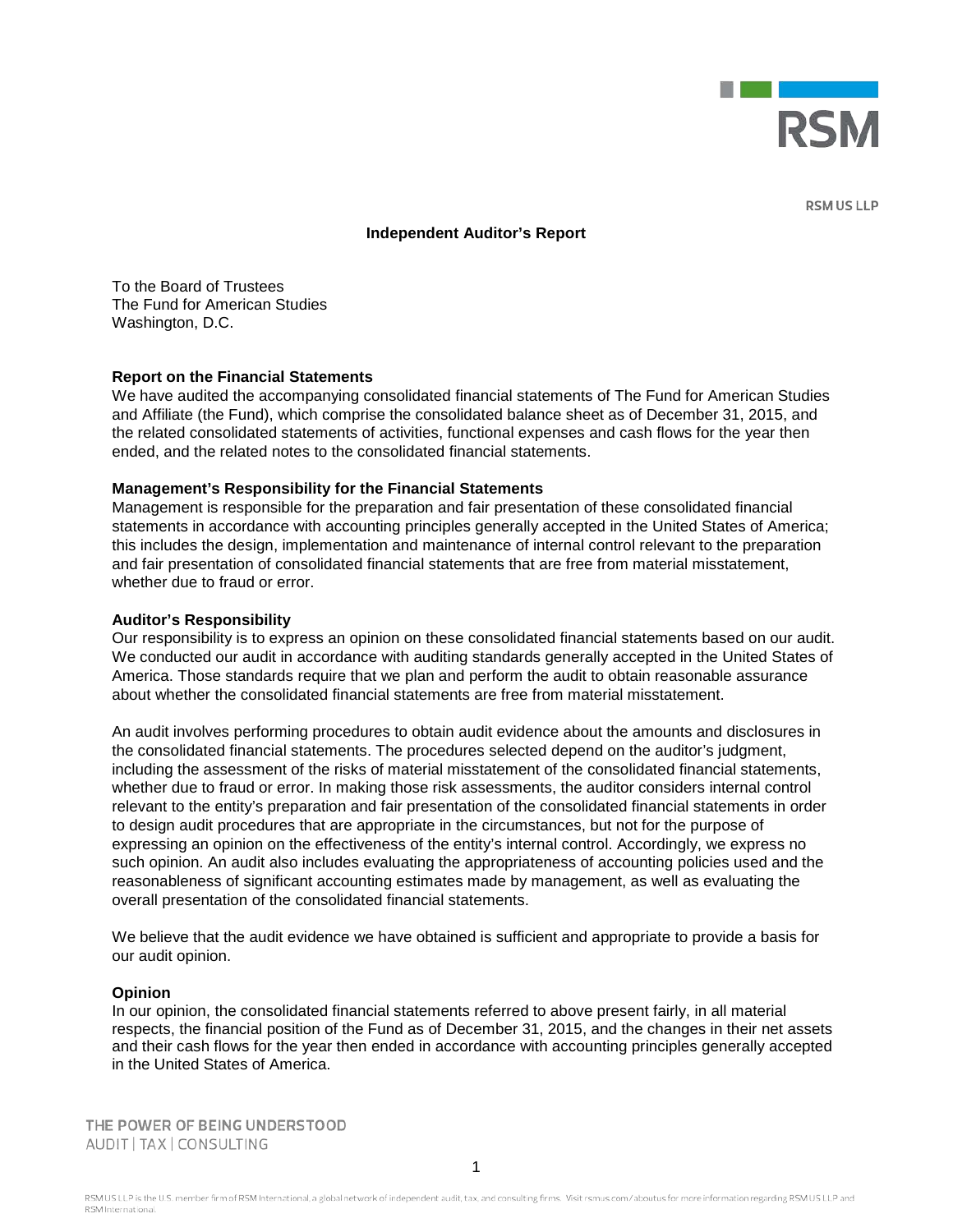## **Report on Summarized Comparative Information**

We have previously audited the Fund's 2014 financial statements, and we expressed an unmodified audit opinion on those audited financial statements in our report dated June 17, 2015. In our opinion, the summarized comparative information presented herein as of and for the year ended December 31, 2014, is consistent, in all material respects, with the audited financial statements from which it has been derived.

RSM US LLP

Washington, D.C. August 8, 2016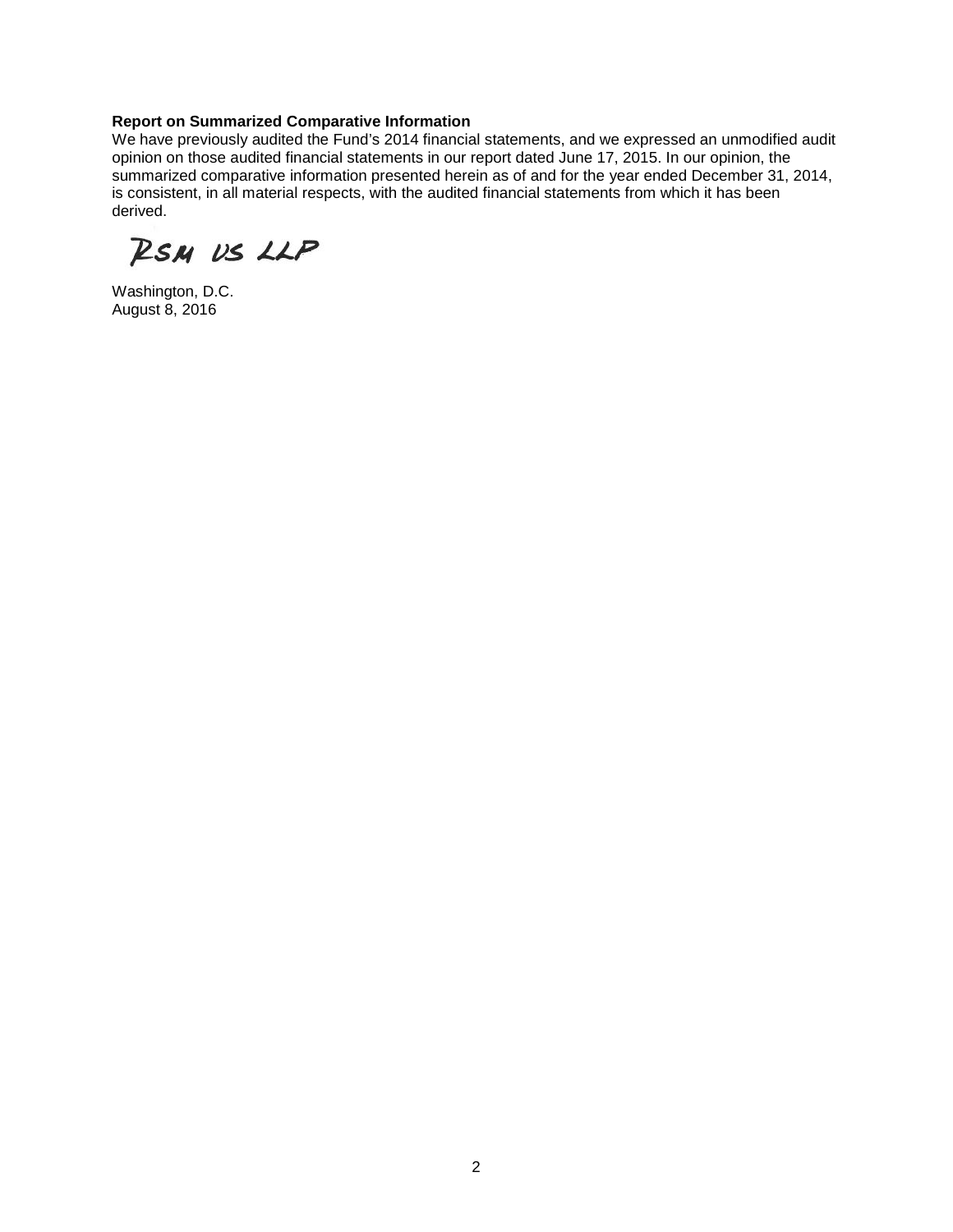**Consolidated Balance Sheet December 31, 2015 (With Comparative Totals for 2014)**

|                                         | 2015            |    | 2014         |
|-----------------------------------------|-----------------|----|--------------|
| <b>Assets</b>                           |                 |    |              |
| Cash and cash equivalents               | \$<br>2,424,838 | \$ | 1,502,126    |
| Accounts receivable                     | 34,274          |    | 145,289      |
| Promises to give, net                   | 875,289         |    | 1,035,908    |
| Prepaid expenses                        | 258,802         |    | 306,065      |
| Property and equipment, net             | 5,974,302       |    | 6,104,387    |
| Investments                             | 13, 131, 295    |    | 14,798,514   |
| Deposits                                | 250,000         |    | 250,000      |
| Cash surrender value - life insurance   | 24,075          |    | 22,999       |
| <b>Total assets</b>                     | 22,972,875      | \$ | 24, 165, 288 |
| <b>Liabilities and Net Assets</b>       |                 |    |              |
| Liabilities:                            |                 |    |              |
| Accounts payable and accrued expenses   | \$<br>303,812   | \$ | 558,596      |
| Deferred revenue                        | 106,571         |    | 99,055       |
| Capital lease obligations               | 53,720          |    | 77,219       |
| Notes payable                           | 5,042,585       |    | 5,042,585    |
|                                         | 5,506,688       |    | 5,777,455    |
| Commitments (Notes 12 and 13)           |                 |    |              |
| Net assets:                             |                 |    |              |
| Unrestricted:                           |                 |    |              |
| Undesignated                            | 1,420,812       |    | 989,711      |
| Board designated                        | 12,444,310      |    | 14,085,685   |
|                                         | 13,865,122      |    | 15,075,396   |
| Temporarily restricted                  | 3,564,253       |    | 3,274,095    |
| Permanently restricted                  | 36,812          |    | 38,342       |
|                                         | 17,466,187      |    | 18,387,833   |
| <b>Total liabilities and net assets</b> | 22,972,875      | S  | 24, 165, 288 |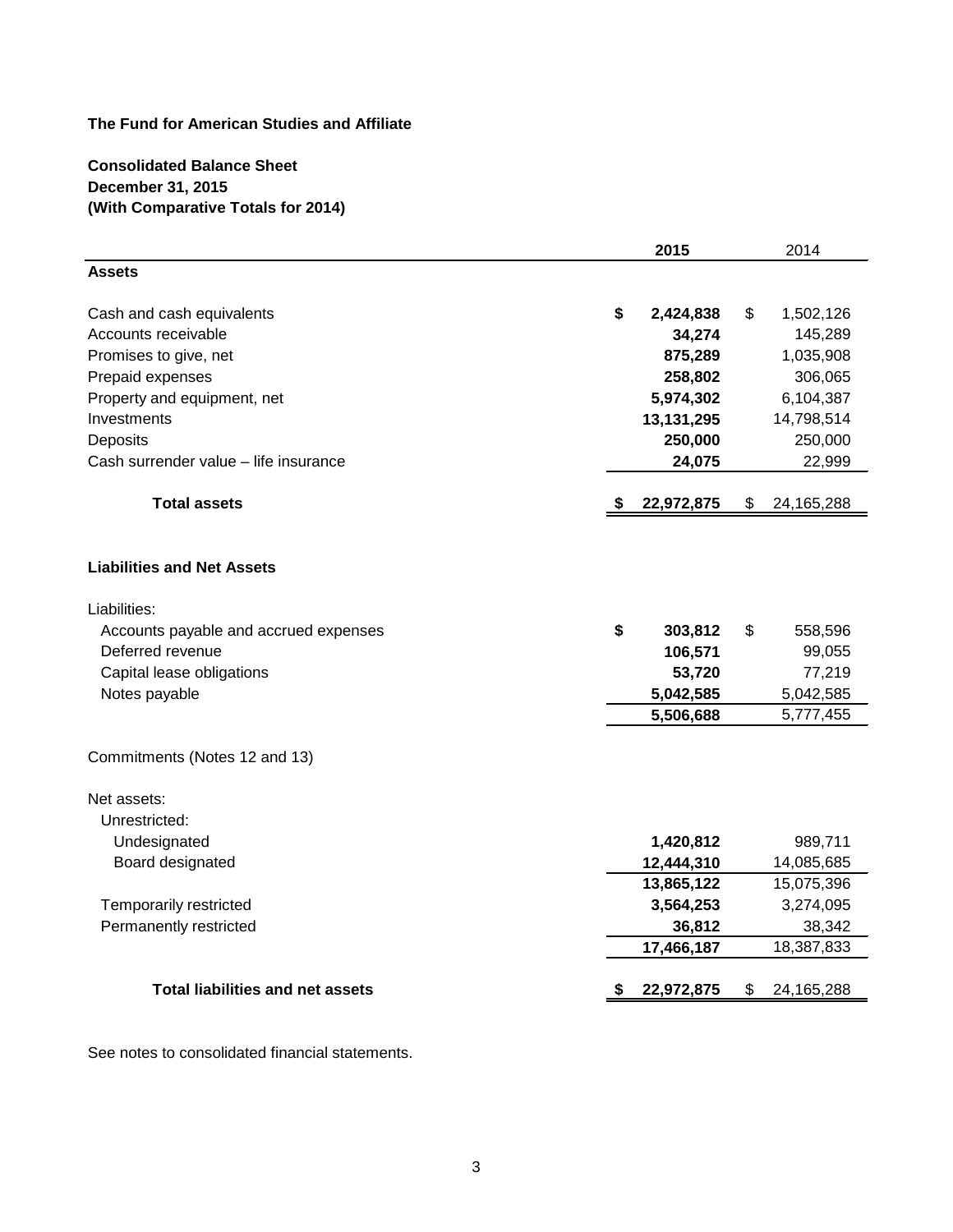## **Consolidated Statement of Activities Year Ended December 31, 2015 (With Comparative Totals for 2014)**

|                                               |                     |                    | 2015              |                        |             |
|-----------------------------------------------|---------------------|--------------------|-------------------|------------------------|-------------|
|                                               |                     | <b>Temporarily</b> | Permanently       |                        | 2014        |
|                                               | <b>Unrestricted</b> | Restricted         | <b>Restricted</b> | <b>Total</b>           | Total       |
| Revenue and support:                          |                     |                    |                   |                        |             |
| Tuition, registration, housing and other fees | \$<br>4,454,090     | \$                 | \$                | \$<br>4,454,090<br>\$  | 4,189,370   |
| Less scholarships granted                     | (1,658,445)         |                    |                   | (1,658,445)            | (1,601,443) |
|                                               | 2,795,645           |                    |                   | 2,795,645              | 2,587,927   |
| Contributions                                 | 3,739,199           | 3,191,422          |                   | 6,930,621              | 6,489,102   |
| Conference income                             | 31,166              |                    |                   | 31,166                 | 30,105      |
| Other income                                  | 213,244             |                    |                   | 213,244                | 168,872     |
| Net assets released from restrictions         | 2,836,894           | (2,836,894)        |                   |                        |             |
| Total revenue and support                     | 9,616,148           | 354,528            | $\mathbf{r}$      | 9,970,676              | 9,276,006   |
| Expenses:                                     |                     |                    |                   |                        |             |
| Program services:                             |                     |                    |                   |                        |             |
| Engalitcheff Institute on Comparative         |                     |                    |                   |                        |             |
| Political and Economic Systems                | 715,581             |                    |                   | 715,581                | 695,336     |
| Institute on Political Journalism             | 608,729             |                    |                   | 608,729                | 644,259     |
|                                               |                     |                    |                   |                        |             |
| Institute on Business and Government          |                     |                    |                   |                        |             |
| Affairs                                       | 643,374             |                    |                   | 643,374                | 602,963     |
| Institute on Economics and International      |                     |                    |                   |                        |             |
| Affairs                                       | 583,585             |                    |                   | 583,585                | 548,562     |
| Institute on Philanthropy and Voluntary       |                     |                    |                   |                        |             |
| Service                                       | 440,202             |                    |                   | 440,202                | 438,811     |
| Legal Studies Institute                       | 417,410             |                    |                   | 417,410                | 414,482     |
| <b>Capital Semester</b>                       | 1,005,767           |                    |                   | 1,005,767              | 1,171,433   |
| Foundation for Teaching Economics             | 1,685,618           |                    |                   | 1,685,618              | 2,152,969   |
| American Institute on Political and           |                     |                    |                   |                        |             |
| <b>Economic Systems</b>                       | 480,940             |                    |                   | 480,940                | 479,132     |
| Asia Institute for Political Economy          | 357,427             |                    |                   | 357,427                | 329,081     |
| <b>Tisdale Program</b>                        | 16.997              |                    |                   | 16,997                 | 35,910      |
| Alumni Program                                | 249,060             |                    |                   | 249,060                | 206,178     |
| Other programs                                | 298,568             |                    |                   | 298,568                | 271,983     |
| Novak Journalism Fellows Program              | 472,517             |                    |                   | 472,517                | 529,411     |
| Institute for Leadership in the Americas      | 314,241             |                    |                   | 314,241                | 315,960     |
|                                               | 8,290,016           |                    |                   | 8,290,016              | 8,836,470   |
| Supporting services:                          |                     |                    |                   |                        |             |
| General and administrative                    | 767,930             |                    |                   | 767,930                | 803,849     |
| Fundraising                                   | 1,452,712           |                    |                   | 1,452,712              | 1,379,495   |
| <b>Total expenses</b>                         | 10,510,658          | ä,                 | ä,                | 10,510,658             | 11,019,814  |
| Change in net assets before                   |                     |                    |                   |                        |             |
| investment (loss) income                      | (894, 510)          | 354,528            |                   | (539, 982)             | (1,743,808) |
|                                               |                     |                    |                   |                        |             |
| Investment (loss) income                      | (315, 764)          | (64, 370)          | (1,530)           | (381, 664)             | 899,614     |
| Change in net assets                          | (1, 210, 274)       | 290,158            | (1,530)           | (921, 646)             | (844, 194)  |
| Net assets:                                   |                     |                    |                   |                        |             |
| Beginning                                     | 15,075,396          | 3,274,095          | 38,342            | 18,387,833             | 19,232,027  |
| Ending                                        | 13,865,122<br>-5    | 3,564,253<br>\$    | 36,812<br>\$      | 17,466,187<br>\$<br>\$ | 18,387,833  |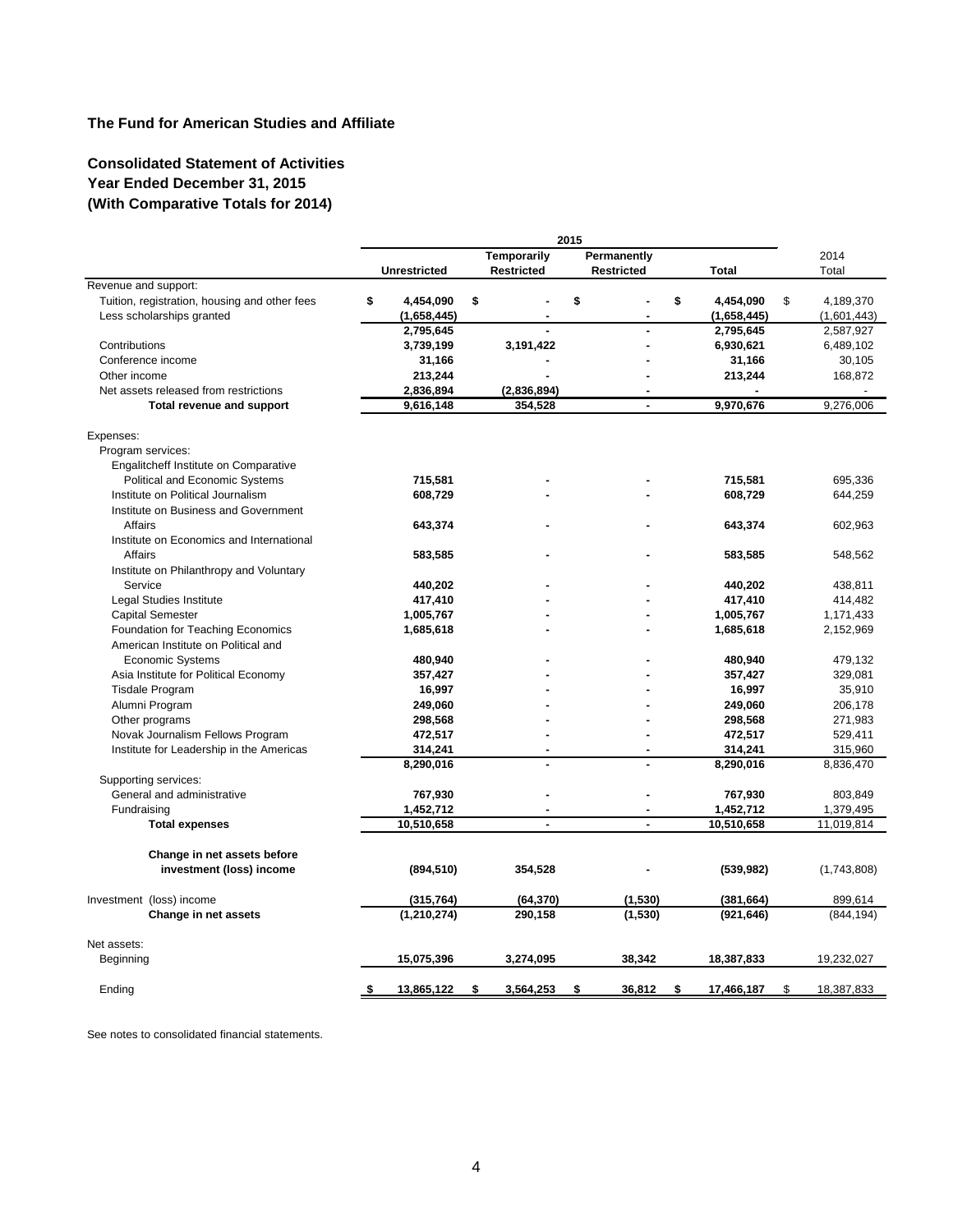#### **Consolidated Statement of Functional Expenses Year Ended December 31, 2015 (With Comparative Totals for 2014)**

|                                   |                         |                |    |             |    |                |    |                | 2015 |                |                          |               |     |             |
|-----------------------------------|-------------------------|----------------|----|-------------|----|----------------|----|----------------|------|----------------|--------------------------|---------------|-----|-------------|
|                                   | <b>Program Services</b> |                |    |             |    |                |    |                |      |                |                          |               |     |             |
|                                   |                         | <b>ICPES</b>   |    | <b>IEIA</b> |    | IPJ            |    | <b>NJFP</b>    |      | <b>IBGA</b>    | <b>IPVS</b>              | <b>AIPES</b>  |     | <b>AIPE</b> |
| Salaries                          | \$                      | 148,396        | \$ | 135,415     | \$ | 168,706        | \$ | 191,496        | \$   | 180,461        | \$<br>119,581            | \$<br>131,788 | -\$ | 93,635      |
| <b>Faculty salaries</b>           |                         | 18,200         |    | 21,450      |    | 52,200         |    | $\blacksquare$ |      | 17,200         | 25,200                   | 24,150        |     | 10,853      |
| Events                            |                         | 34,897         |    | 12,492      |    | 35,515         |    | 315            |      | 74,669         | 21,161                   | 19,106        |     | 8,074       |
| Student housing                   |                         | 223,606        |    | 196,178     |    | 123,738        |    | $\blacksquare$ |      | 158,854        | 111,452                  | 41,998        |     | 31,125      |
| Payroll taxes and benefits        |                         | 26,335         |    | 24,140      |    | 33,878         |    | 26,965         |      | 30,422         | 21,159                   | 24,417        |     | 16,368      |
| Student recruitment               |                         | 35,681         |    | 22,706      |    | 26,731         |    | ä,             |      | 24,328         | 19,463                   | 6,597         |     | 16          |
| <b>Bank</b> fees                  |                         | 5,145          |    | 3,430       |    | 3,859          |    | 429            |      | 3,430          | 2,573                    | 5,574         |     | 3,430       |
| University overhead               |                         | 70,752         |    | 62,405      |    | 49,140         |    | ٠              |      | 51,140         | 43,512                   | 16,645        |     | 54,214      |
| Depreciation                      |                         | ٠              |    | ٠           |    | ×,             |    | $\blacksquare$ |      | $\blacksquare$ | ٠                        |               |     |             |
| Professional fees                 |                         | 29,428         |    | 19,619      |    | 22,071         |    | 9,390          |      | 19,618         | 14,714                   | 31,880        |     | 19,618      |
| Meetings and conferences          |                         | 23,237         |    | 15,255      |    | 17,647         |    | 101,562        |      | 15,255         | 11,441                   | 24,790        |     | 15,255      |
| Travel                            |                         | 7,894          |    | 9,153       |    | 5,940          |    | 1,651          |      | 5,658          | 3,940                    | 33,865        |     | 22,312      |
| Meals                             |                         |                |    |             |    |                |    | ۰              |      |                |                          | 11,380        |     | 18,681      |
| Other                             |                         | $\blacksquare$ |    | ٠           |    | $\blacksquare$ |    | ٠              |      | $\blacksquare$ | $\overline{\phantom{a}}$ |               |     |             |
| Books and subscriptions           |                         | $\blacksquare$ |    |             |    | $\blacksquare$ |    | $\blacksquare$ |      | 312            |                          | 1,302         |     |             |
| Facility costs                    |                         | 49,122         |    | 32,748      |    | 36,842         |    | 4,094          |      | 32,748         | 24,561                   | 53,216        |     | 32,748      |
| Printing                          |                         | 5,346          |    | 3,564       |    | 4,205          |    | 1,694          |      | 4,052          | 2,673                    | 6,245         |     | 3,691       |
| Telephone                         |                         | 3,148          |    | 2,099       |    | 2,361          |    | 302            |      | 2,161          | 1,574                    | 4,079         |     | 2,204       |
| Grants                            |                         | $\blacksquare$ |    | ٠           |    | $\blacksquare$ |    | ٠              |      |                | $\blacksquare$           |               |     |             |
| Equipment                         |                         | 25,349         |    | 16,899      |    | 19,011         |    | 2,112          |      | 16,899         | 12,674                   | 27,461        |     | 16,899      |
| Postage and shipping              |                         | 971            |    | 648         |    | 729            |    | 2,403          |      | 648            | 486                      | 1,348         |     | 648         |
| Internet access and web pages     |                         | 2,110          |    | 1,407       |    | 1,583          |    | 296            |      | 1,407          | 1,055                    | 5,616         |     | 3,205       |
| Photography                       |                         | 1,590          |    | 1,060       |    | 1,192          |    | 132            |      | 1,195          | 795                      | 1,722         |     | 1,060       |
| Supplies                          |                         | 2,050          |    | 1,367       |    | 1,538          |    | 171            |      | 1,367          | 1,025                    | 3,809         |     | 1,841       |
| Alumni programs                   |                         | $\blacksquare$ |    | ٠           |    | 100            |    | $\blacksquare$ |      |                |                          | 259           |     |             |
| Marketing and sponsorships        |                         | 2,061          |    | 1,374       |    | 1,546          |    | 5,172          |      | 1,374          | 1,031                    | 2,233         |     | 1,374       |
| Delivery                          |                         | 263            |    | 176         |    | 197            |    | 22             |      | 176            | 132                      | 1,460         |     | 176         |
| Novak Fellowship grants           |                         |                |    |             |    |                |    | 111,000        |      |                |                          |               |     |             |
| Novak Fellowship expense accounts |                         |                |    |             |    |                |    | 13,311         |      |                |                          |               |     |             |
| Direct mail                       |                         |                |    |             |    |                |    |                |      |                |                          |               |     |             |
|                                   | s.                      | 715,581        | \$ | 583,585     | \$ | 608,729        | S  | 472,517        | \$   | 643,374        | \$<br>440,202            | \$<br>480,940 | \$  | 357,427     |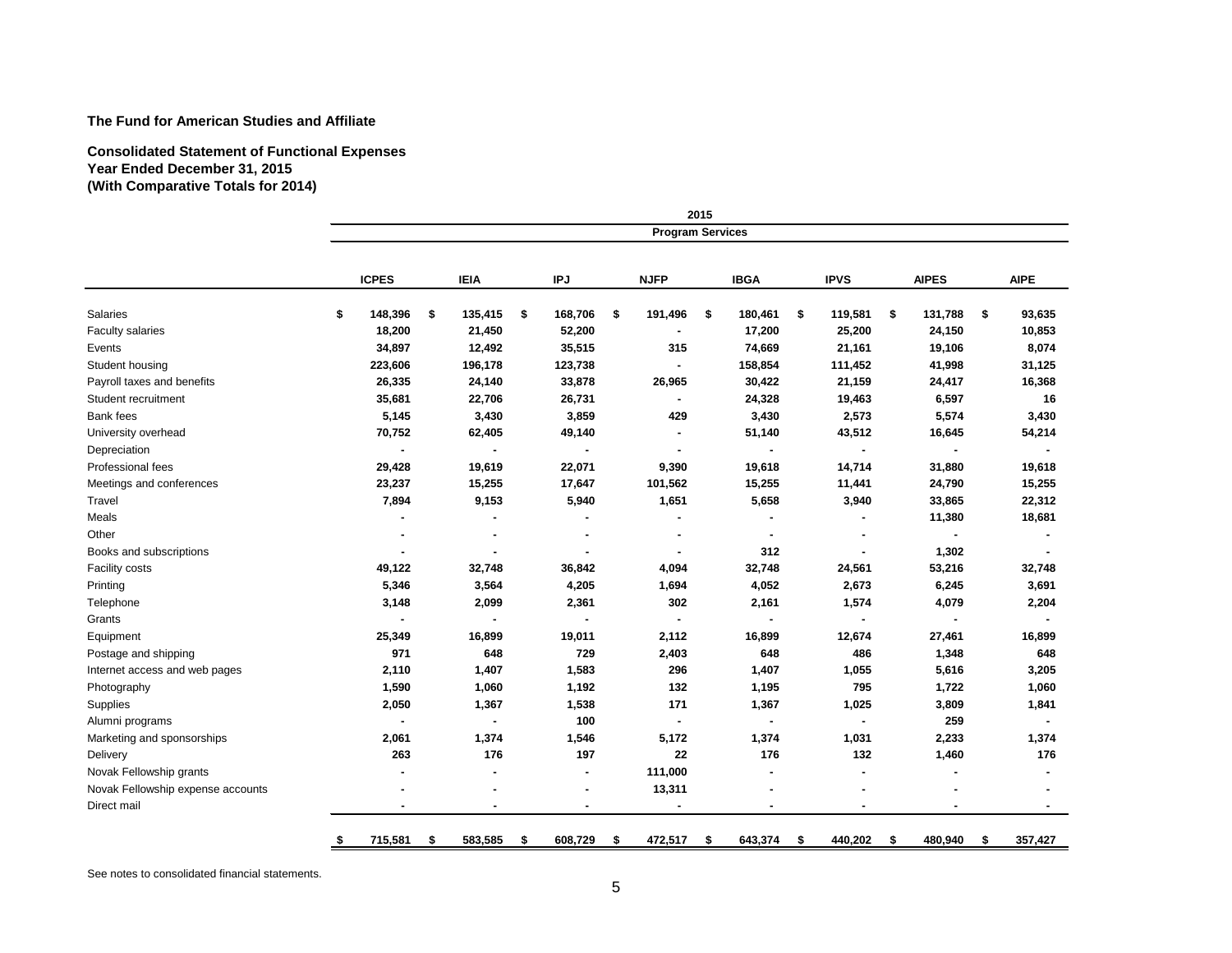**Consolidated Statement of Functional Expenses (Continued) Year Ended December 31, 2015 (With Comparative Totals for 2014)**

|                |   |         |                 |    |                         |                       | 2015           |    |                |   |              |    |                            |                                   |                 |                 |
|----------------|---|---------|-----------------|----|-------------------------|-----------------------|----------------|----|----------------|---|--------------|----|----------------------------|-----------------------------------|-----------------|-----------------|
|                |   |         |                 |    | <b>Program Services</b> |                       |                |    |                |   |              |    | <b>Supporting Services</b> |                                   |                 |                 |
|                |   |         |                 |    |                         |                       |                |    |                |   |              |    | General                    |                                   |                 |                 |
|                |   |         | Capital         |    |                         |                       |                |    | Other          |   |              |    | and                        |                                   |                 | 2014            |
| ILA            |   | LSI     | <b>Semester</b> |    | <b>FTE</b>              | <b>Tisdale</b>        | Alumni         |    | Programs       |   | <b>Total</b> |    |                            | <b>Administrative Fundraising</b> | Total           | Total           |
|                |   |         |                 |    |                         |                       |                |    |                |   |              |    |                            |                                   |                 |                 |
| \$<br>102,473  | S | 109,554 | \$<br>196,224   | \$ | 407,152                 | \$14,134              | \$88,598       | \$ | 90,345         | S | 2,177,958    | \$ | 113,974                    | \$683,338                         | \$<br>2,975,270 | 2,822,275<br>\$ |
| 10,000         |   | 18,500  | 61,000          |    | 213,442                 | $\blacksquare$        | $\blacksquare$ |    | $\blacksquare$ |   | 472,195      |    | 8,334                      | $\sim$                            | 480,529         | 286,447         |
| 7,205          |   | 8,392   | 15,107          |    | 497,633                 | 382                   | 316            |    | 714            |   | 735,978      |    | 23,948                     | 4,983                             | 764,909         | 960,680         |
| 40,250         |   | 143,457 | 372,217         |    | $\sim$                  | $\blacksquare$        | $\blacksquare$ |    | $\blacksquare$ |   | 1,442,875    |    | 127,022                    | $\sim$                            | 1,569,897       | 1,652,238       |
| 13,099         |   | 17,341  | 34,261          |    | 124,588                 | 2,394                 | 15,345         |    | 15,978         |   | 426,690      |    | 45,074                     | 120,854                           | 592,618         | 743,234         |
| 566            |   | 17,841  | 16,819          |    | 105,410                 | $\tilde{\phantom{a}}$ | $\sim$         |    | $\sim$         |   | 276,158      |    | 5,168                      | 5,745                             | 287,071         | 191,153         |
| 3,430          |   | 2,573   | 2,573           |    | 15,435                  | $\blacksquare$        | 430            |    | 17,635         |   | 69,946       |    | 5,946                      | 3,891                             | 79,783          | 41,859          |
| 10,733         |   | 20,000  | 231,845         |    | $\mathbf{r}$            | $\blacksquare$        |                |    | $\blacksquare$ |   | 610,386      |    | $\sim$                     | $\sim$                            | 610,386         | 614,568         |
| $\blacksquare$ |   | $\sim$  | $\sim$          |    | 6,127                   |                       |                |    |                |   | 6,127        |    | 266,806                    | 912                               | 273,845         | 262,041         |
| 19,618         |   | 14,714  | 14,714          |    | 50,526                  |                       | 2,452          |    | 4,905          |   | 273,267      |    | 61,694                     | 96,063                            | 431,024         | 799,495         |
| 15,255         |   | 11,808  | 11,441          |    | 4,121                   | $\blacksquare$        | 113,374        |    | 127,052        |   | 507,493      |    | 9,752                      | 9,553                             | 526,798         | 526,310         |
| 21,029         |   | 6,123   | 3,444           |    | 169,306                 | 76                    | 1,618          |    | 974            |   | 292,983      |    | 5,519                      | 25,974                            | 324,476         | 416,631         |
| 3,960          |   |         |                 |    | $\blacksquare$          | $\blacksquare$        | $\blacksquare$ |    | $\sim$         |   | 34,021       |    | $\sim$                     | $\sim$                            | 34,021          | 29,549          |
| $\sim$         |   |         |                 |    | 240                     |                       |                |    | 24,658         |   | 24,898       |    | 586                        | 5,434                             | 30,918          | 33,351          |
| 512            |   |         |                 |    | 1,081                   |                       | $\blacksquare$ |    | $\sim$         |   | 3,207        |    | 36                         | 2,212                             | 5,455           | 6,196           |
| 32,748         |   | 24,561  | 24,561          |    | 29,171                  | $\blacksquare$        | 4,094          |    | 8,187          |   | 389,401      |    | 46,538                     | 41,370                            | 477,309         | 484,655         |
| 4,983          |   | 3,418   | 2,673           |    | 22,699                  |                       | 448            |    | 891            |   | 66,582       |    | 5,841                      | 29,797                            | 102,220         | 109,708         |
| 2,153          |   | 1,574   | 1,574           |    | 4,971                   |                       | 347            |    | 525            |   | 29,072       |    | 5,572                      | 7,526                             | 42,170          | 48,113          |
| $\blacksquare$ |   | $\sim$  | $\blacksquare$  |    | $\sim$                  | $\blacksquare$        | $\blacksquare$ |    | 970            |   | 970          |    | $\blacksquare$             | $\sim$                            | 970             | 708             |
| 16,899         |   | 12,674  | 12,674          |    | 10,450                  | $\blacksquare$        | 2,112          |    | 4,225          |   | 196,338      |    | 28,467                     | 15,028                            | 239,833         | 215,186         |
| 648            |   | 486     | 562             |    | 18,974                  | $\blacksquare$        | 81             |    | 162            |   | 28,794       |    | 2,862                      | 39,482                            | 71,138          | 115,816         |
| 2,939          |   | 1,055   | 1,055           |    | 1,989                   | ÷                     | 176            |    | 352            |   | 24,245       |    | 2,441                      | 2,129                             | 28,815          | 20,270          |
| 1,060          |   | 1,081   | 801             |    | 265                     | $\blacksquare$        | 133            |    | 265            |   | 12,351       |    | 662                        | 662                               | 13,675          | 16,868          |
| 2,965          |   | 1,025   | 1,059           |    | 1,650                   | ÷                     | 171            |    | 342            |   | 20,380       |    | 516                        | 2,837                             | 23,733          | 59,106          |
| $\blacksquare$ |   | $\sim$  | $\sim$          |    | $\blacksquare$          | $\blacksquare$        | 19,171         |    | $\blacksquare$ |   | 19,530       |    | 158                        | $\sim$                            | 19,688          | 21,255          |
| 1,374          |   | 1,031   | 1,031           |    | 344                     | $\blacksquare$        | 172            |    | 344            |   | 20,461       |    | 859                        | 859                               | 22,179          | 37,163          |
| 342            |   | 202     | 132             |    | 44                      | 11                    | 22             |    | 44             |   | 3,399        |    | 110                        | 110                               | 3,619           | 4,192           |
|                |   |         |                 |    |                         |                       |                |    |                |   | 111,000      |    | ٠                          | $\blacksquare$                    | 111,000         | 152,950         |
|                |   |         |                 |    |                         |                       |                |    |                |   | 13,311       |    |                            |                                   | 13,311          | 27,718          |
|                |   |         |                 |    |                         |                       |                |    |                |   |              |    | 45                         | 353,953                           | 353,998         | 320,079         |
|                |   |         |                 |    |                         |                       |                |    |                |   |              |    |                            |                                   |                 |                 |
| \$<br>314,241  | s | 417,410 | \$<br>1,005,767 | S  | 1,685,618               | \$16,997              | \$249,060      | S  | 298,568        | S | 8,290,016    | S. | 767,930                    | \$1,452,712                       | \$10,510,658    | \$11,019,814    |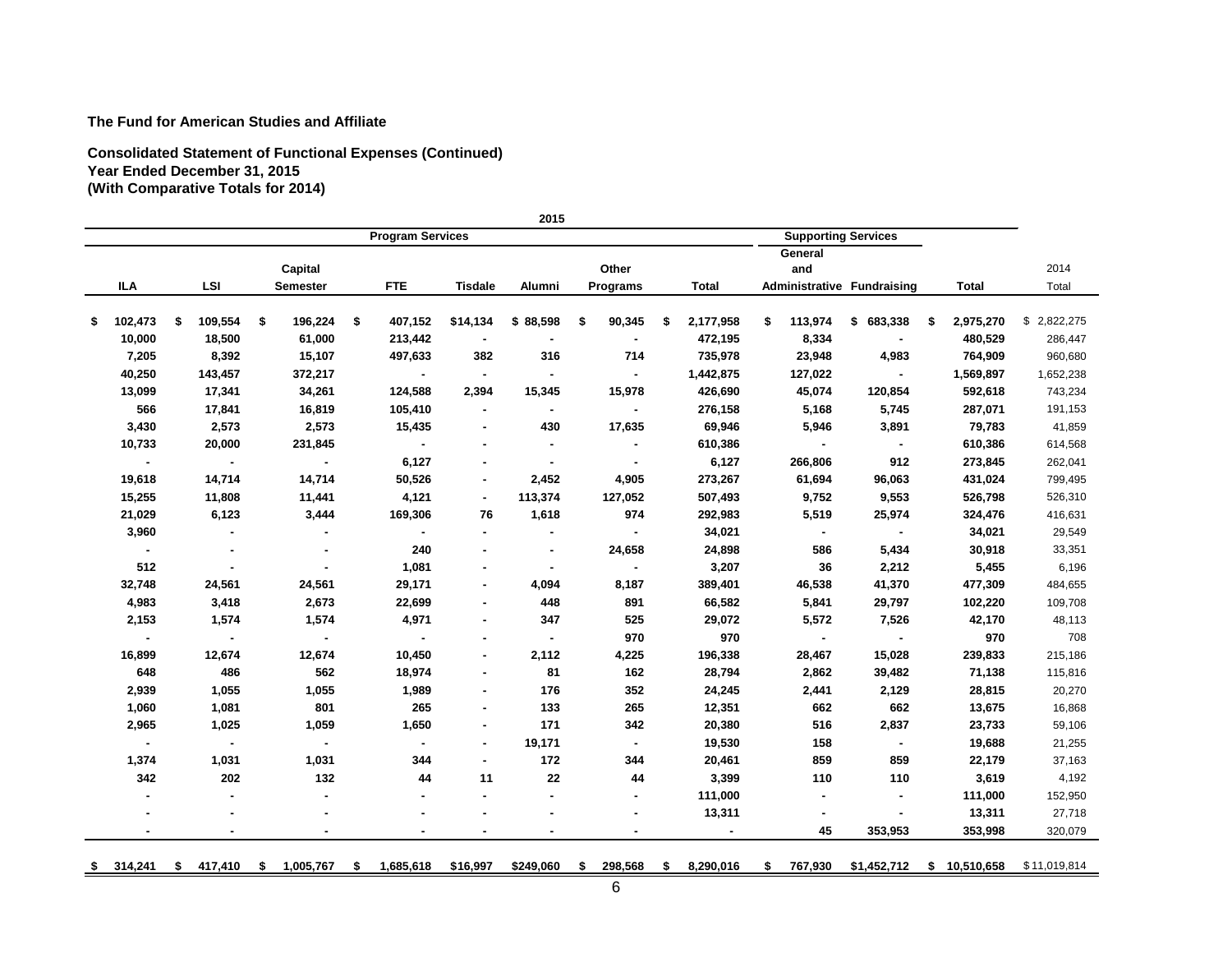## **Consolidated Statement of Cash Flows Year Ended December 31, 2015 (With Comparative Totals for 2014)**

|                                                           | 2015             | 2014             |
|-----------------------------------------------------------|------------------|------------------|
| Cash flows from operating activities:                     |                  |                  |
| Change in net assets                                      | \$<br>(921, 646) | \$<br>(844, 194) |
| Adjustments to reconcile change in net assets to net cash |                  |                  |
| used in operating activities:                             |                  |                  |
| Depreciation                                              | 273,845          | 262,041          |
| Realized and unrealized losses (gains) on investments     | 537,274          | (730, 159)       |
| Changes in assets and liabilities:                        |                  |                  |
| (Increase) decrease in:                                   |                  |                  |
| Accounts receivable                                       | 111,015          | 102,587          |
| Promises to give                                          | 160,619          | 123,636          |
| Prepaid expenses                                          | 47,263           | 60,928           |
| Deposits                                                  |                  | 200,000          |
| Increase (decrease) in:                                   |                  |                  |
| Accounts payable and accrued expenses                     | (254, 784)       | (51, 993)        |
| Deferred revenue                                          | 7,516            | (63, 922)        |
| Net cash used in operating activities                     | (38, 898)        | (941, 076)       |
| Cash flows from investing activities:                     |                  |                  |
| Purchases of property and equipment                       | (143,760)        | (31, 214)        |
| Increase in cash surrender value of life insurance        | (1,076)          | (1,034)          |
| Proceeds from sales of investments                        | 1,422,391        | 2,999,244        |
| Purchases of investments                                  | (292, 446)       | (1, 575, 745)    |
| Net cash provided by investing activities                 | 985,109          | 1,391,251        |
| Cash flows from financing activities:                     |                  |                  |
| Principal payments on capital lease                       | (23, 499)        | (27, 969)        |
| Net cash used in financing activities                     | (23, 499)        | (27, 969)        |
|                                                           |                  |                  |
| Net increase in cash and cash equivalents                 | 922,712          | 422,206          |
| Cash and cash equivalents:                                |                  |                  |
| Beginning                                                 | 1,502,126        | 1,079,920        |
|                                                           |                  |                  |
| Ending                                                    | 2,424,838        | \$<br>1,502,126  |
| Supplemental disclosure of cash flow information:         |                  |                  |
| Cash paid for interest                                    | 282,323          | \$<br>255,582    |
|                                                           |                  |                  |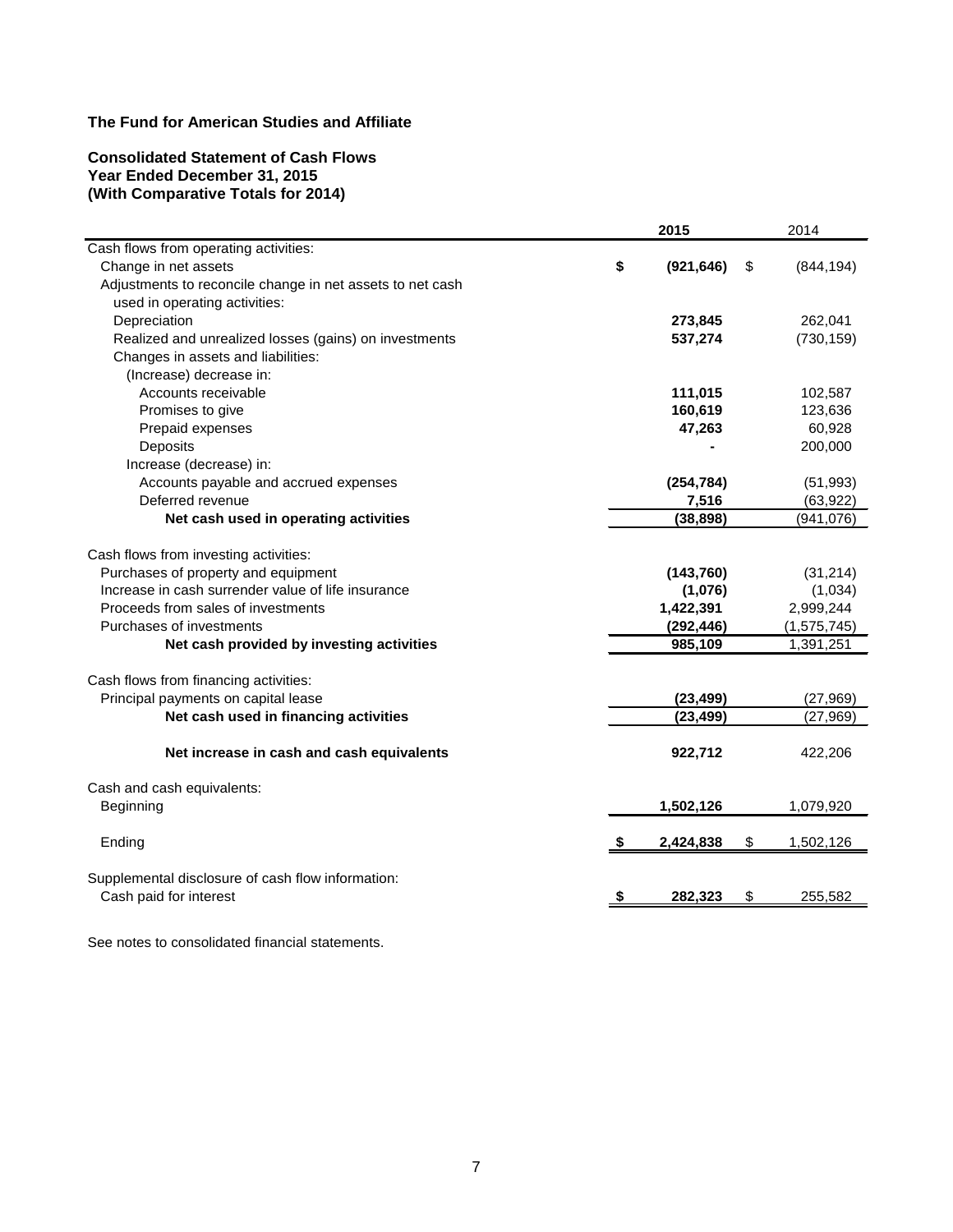#### **Notes to Consolidated Financial Statements**

#### **Note 1. Nature of Activities and Significant Accounting Policies**

**Nature of activities:** The Fund for American Studies and Affiliate (the Fund) is comprised of two entities: The Fund for American Studies (TFAS) and the Foundation for Teaching Economics (FTE).

TFAS was originally incorporated in the District of Columbia on February 6, 1967, as the Charles Edison Youth Fund. The Fund currently operates education programs for selected college students from all parts of the country and around the world. These institutes are: Engalitcheff Institute on Comparative Political and Economic Systems, Institute on Economics and International Affairs, Institute on Political Journalism, Institute on Business and Government Affairs, American Institute on Political and Economic Systems, Institute on Philanthropy and Voluntary Service, Legal Studies Institute, Asia Institute for Political Economy and Institute for Leadership in the Americas. Three of these institutes are held outside of the United States. In addition, the Fund operates Spring and Fall Capital Semester programs and organizes conferences for students and young professionals.

FTE was organized for the purpose of introducing young individuals, selected for their leadership potential, to an economic way of thinking about national and international issues and to promote excellence in economic education by helping teachers of economics become more effective educators.

A summary of the Fund's significant accounting policies follows:

**Basis of accounting:** The consolidated financial statements have been prepared on the accrual basis of accounting, whereby revenue is recognized when earned, unconditional support is recognized when received and expenses are recognized when incurred.

**Basis of consolidation:** The accompanying consolidated financial statements include the accounts of TFAS and FTE. All significant intercompany accounts and transactions have been eliminated for consolidation.

**Basis of presentation:** The consolidated financial statement presentation follows the recommendations under the Not-for-Profit Entities Topic of the Financial Accounting Standards Board (FASB) Accounting Standards Codification (ASC). Under this Topic, the Fund is required to report information regarding its financial position and activities according to three classes of net assets: unrestricted net assets, temporarily restricted net assets and permanently restricted net assets.

Unrestricted net assets are the net assets that are neither permanently restricted nor temporarily restricted by donor-imposed stipulations.

Temporarily restricted net assets result from contributions whose use is limited by donor-imposed stipulations that either expire by the passage of time or can be fulfilled and removed by actions of the Fund pursuant to those stipulations. Net assets may be temporarily restricted for various purposes, such as use in future periods or use for specified purposes.

Permanently restricted net assets result from contributions whose use is limited by donor-imposed stipulations that neither expire by passage of time nor can be fulfilled or otherwise removed by the Fund's actions. The Fund's permanently restricted net assets consist of a beneficial interest in a split-interest agreement.

**Cash and cash equivalents:** The Fund considers all short-term money market accounts to be cash equivalents. All cash and investments, regardless of maturity, held by the investment advisor are considered investments.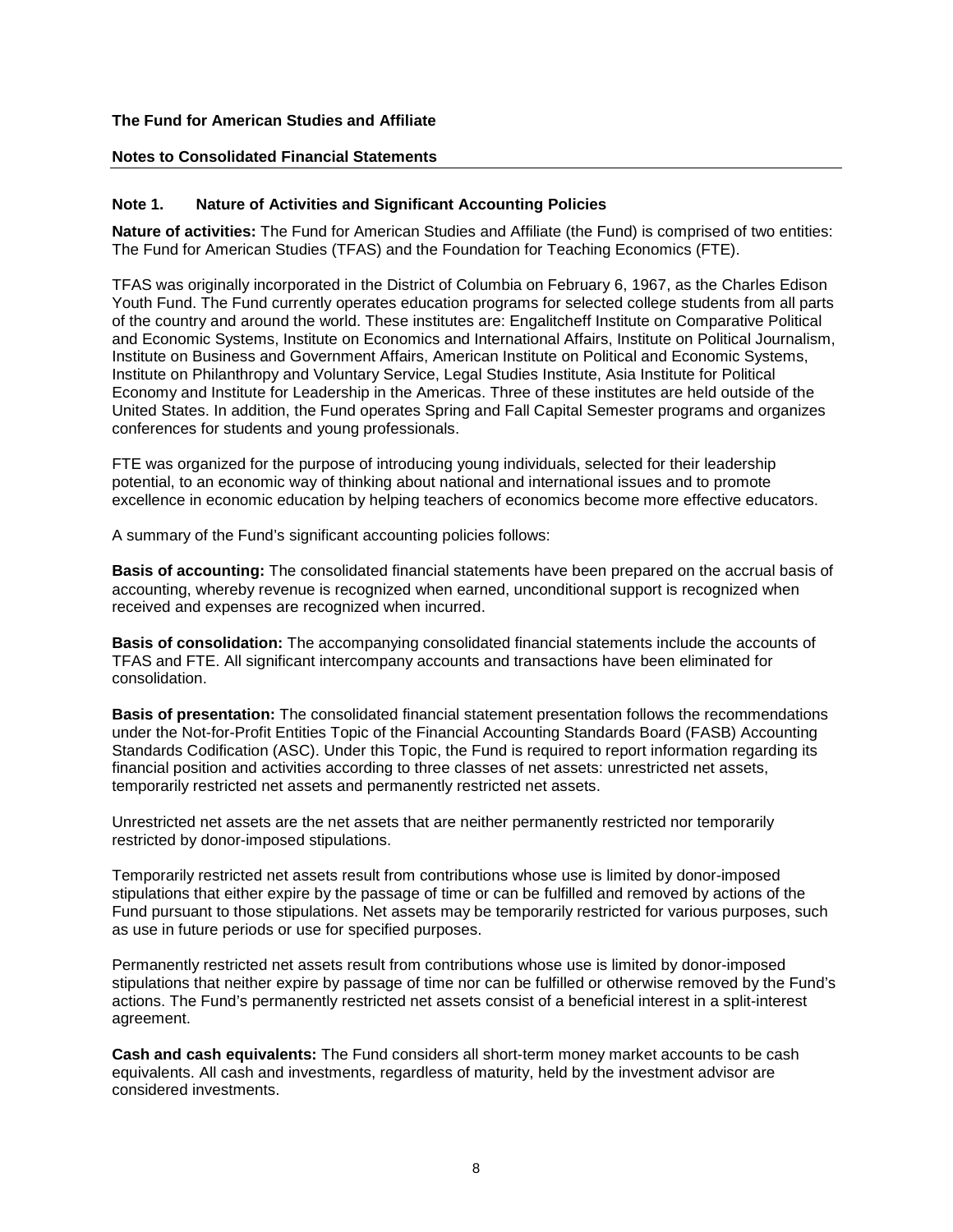#### **Notes to Consolidated Financial Statements**

## **Note 1. Nature of Activities and Significant Accounting Policies (Continued)**

**Financial risk:** The Fund maintains its cash in bank deposit accounts, which, at times, may exceed federally insured limits. The Fund has not experienced any losses in such accounts and believes it is not exposed to any significant financial risk on cash.

The Fund invests in a professionally managed portfolio that contains money market funds, bonds and fixed income and equity mutual funds. Such investments are exposed to various risks, such as market and credit. Due to the level of risk associated with such investments and the level of uncertainty related to changes in the value of such investments, it is at least reasonably possible that changes in risk in the near term could materially affect investment balances and the amounts reported in the consolidated financial statements.

**Accounts receivable:** Receivables are carried at original invoice amounts less an estimate made for doubtful receivables based on a review of all outstanding amounts on a monthly basis. Management believes accounts receivable are fully collectible and no provision for doubtful receivables is necessary. Receivables are written off when deemed uncollectible. Recoveries of receivables previously written off are recorded when received. A receivable is considered to be past due if any portion of the receivable balance is outstanding for more than 90 days.

**Promises to give:** Unconditional promises to give are recognized as revenue in the period the promise is made. Conditional promises to give are recognized only when the conditions on which they depend are substantially met and the promises become unconditional. Promises to give are carried at original amount promised less an estimate made for doubtful promises based on a review of all outstanding promises on a monthly basis. Management determines the allowance for doubtful promises by regularly evaluating individual promises to give and considering prior history of donors and proven collectibility of past donations. Promises to give are written off when deemed uncollectible. Recoveries of promises to give previously written off are recorded when received. Management believes promises to give were fully collectible and no provision for doubtful promises to give was necessary at December 31, 2015.

**Property and equipment:** The Fund capitalizes all property and equipment with a cost greater than or equal to \$1,000. Property and equipment are recorded at historical cost, and depreciation is provided on a straight-line basis over the estimated useful lives of 3 to 31 years.

**Valuation of long-lived assets:** Long-lived assets are reviewed for impairment whenever events or changes in circumstances indicate that the carrying amount of an asset may not be recoverable. Recoverability of the long-lived asset is measured by a comparison of the carrying amount of the asset to future undiscounted net cash flows expected to be generated by the asset. If such assets are considered to be impaired, the impairment to be recognized is measured by the amount by which the carrying amount of the assets exceeds the estimated fair value of the assets. Assets to be disposed of are reportable at the lower of the carrying amount or fair value, less costs to sell.

**Investments:** Investments are reflected at fair market value. The change in fair market value is charged or credited to current operations.

**Board designated net assets:** Board designated net assets represent unrestricted net assets that the Board of Directors has earmarked for specific purposes.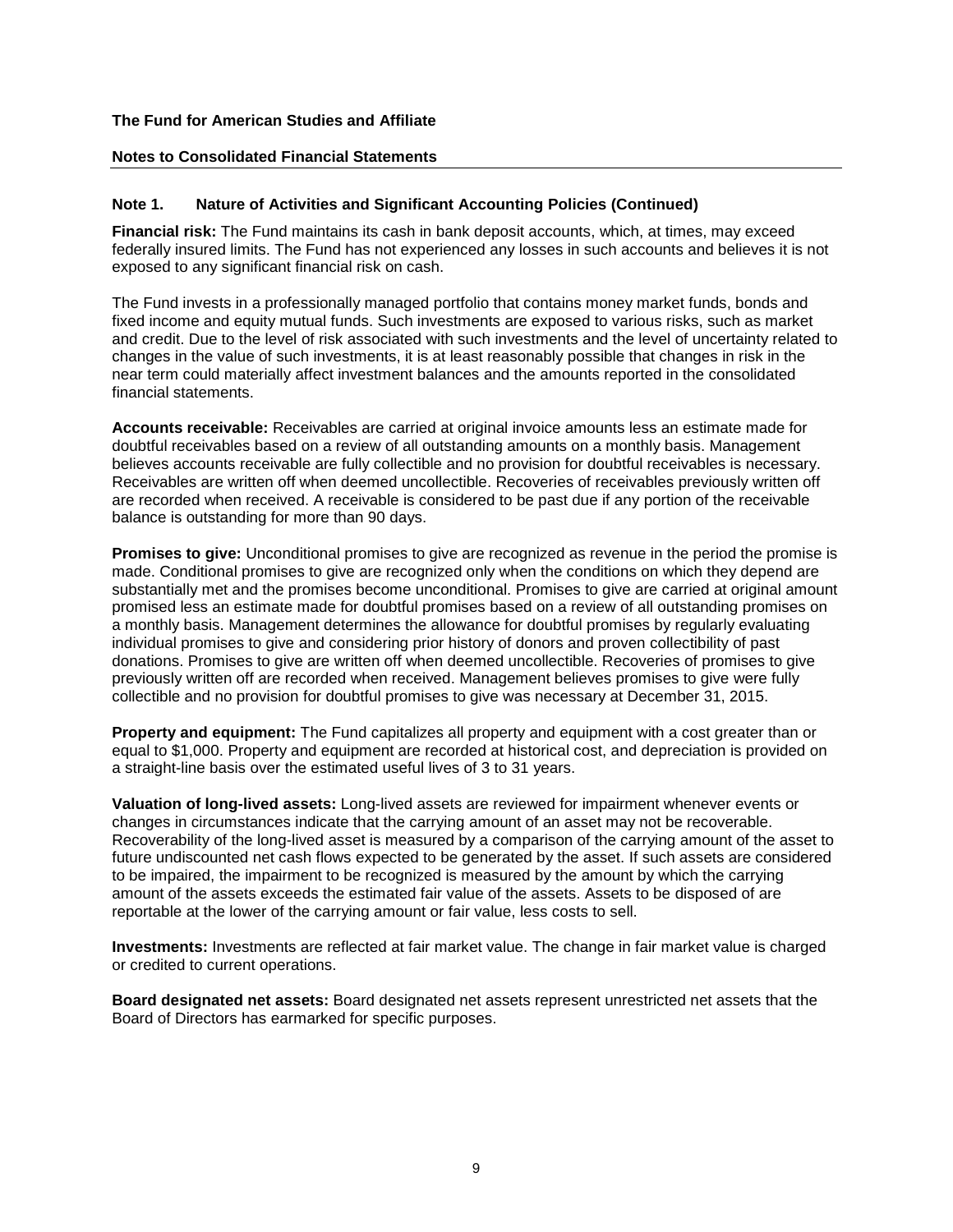#### **Notes to Consolidated Financial Statements**

## **Note 1. Nature of Activities and Significant Accounting Policies (Continued)**

**Revenue and support:** The Fund reports contributions as temporarily restricted support if they are received with donor or grantor stipulations that limit the use of the donated assets. When a donor restriction expires (that is, when a stipulated time restriction ends or purpose restriction is accomplished), temporarily restricted net assets are reclassified to unrestricted net assets and reported in the consolidated statement of activities as net assets released from restrictions.

The Fund recognizes income from bequests and contributions in the year the promise to give becomes unconditional. The Fund records donor-restricted contributions whose restrictions are met in the same reporting period as unrestricted revenue.

Income from tuition, registrations, housing and other fees for the institutes is recognized as revenue when the respective institute is held. The tuition for students who receive reduced or waived tuition (internally designated as scholarships by the Fund) is recorded in the accompanying consolidated statement of activities as tuition remissions. Amounts received in advance of the institutes are recorded as deferred revenue.

Income from investments is recognized as earned. Investment income includes interest, dividends and realized gains and losses on investment transactions. Since all investments are carried at fair value, the net change in the fair value of investments is recognized as an unrealized gain or loss on investments.

**Annuities payable:** Charitable Gift Annuities are unrestricted irrevocable gifts, under which the Fund agrees in turn to pay a life annuity to the donor or designated beneficiary. The contributed funds and the attendant liabilities immediately become part of the general assets and liabilities of the Fund, subject to the Fund maintaining an actuarial reserve in accordance with District of Columbia law.

The Fund initially values deferred gifts of cash at face value and those of equities at market value; annuity values are then actuarially discounted. Published Internal Revenue Service discount rates are employed to determine the net present value of both contributions and liabilities pertaining to these deferred giving arrangements.

**Functional expenses:** The costs of providing the various programs and other activities have been summarized on a functional basis in the consolidated statement of functional expenses. Accordingly, certain costs have been allocated among the programs and supporting services benefited. General and administrative expenses include those expenses that are not directly identifiable with any other specific function, but that provide for the overall support and direction of the Fund.

**Income taxes:** TFAS and FTE are generally exempt from federal income taxes under the provisions of Section 501(c)(3) of the Internal Revenue Code. In addition, the entities qualify for charitable contribution deductions and have been classified as organizations that are not private foundations. Income from certain activities not directly related to the Fund's exempt purpose, less applicable deductions, is subject to taxation as unrelated business income. For the year ended December 31, 2015, the Fund had no net unrelated business income.

The Fund may recognize the tax benefit from an uncertain tax position only if it is more-likely-than-not that the tax position will be sustained on examination by taxing authorities, based on the technical merits of the position. The tax benefits recognized in the consolidated financial statements from such a position are measured based on the largest benefit that has a greater than 50% likelihood of being realized upon ultimate settlement. The Fund had no such tax positions recorded in the consolidated financial statements at December 31, 2015. Generally, the Fund is no longer subject to U.S. federal income tax positions by tax authorities for years before 2012.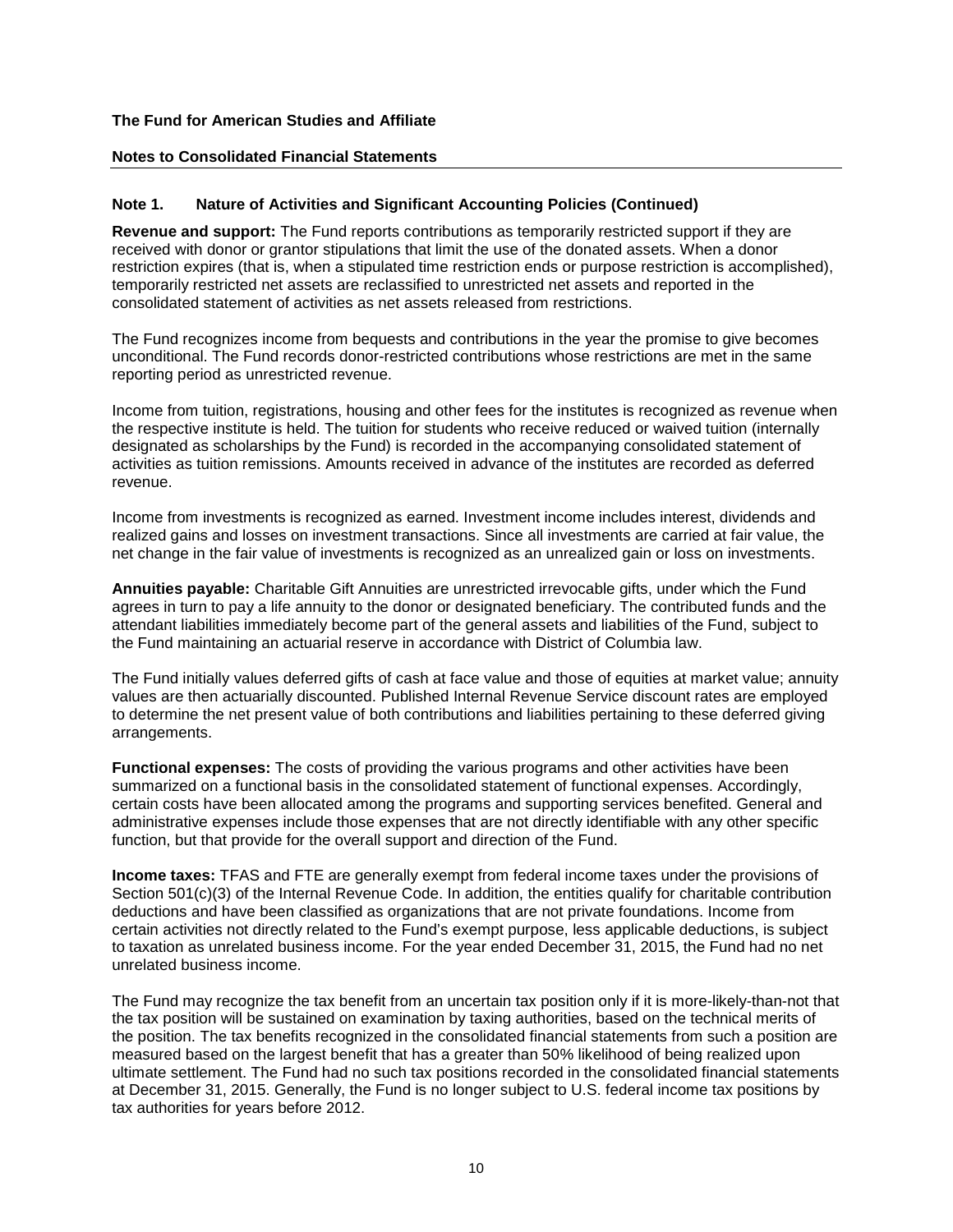#### **Notes to Consolidated Financial Statements**

## **Note 1. Nature of Activities and Significant Accounting Policies (Continued)**

**Use of estimates:** The preparation of consolidated financial statements requires management to make estimates and assumptions that affect the reported amounts of assets and liabilities, disclosure of contingent assets and liabilities at the date of the consolidated financial statements, and the reported amounts of revenue and expenses during the reporting period. Actual results could differ from those estimates.

**Prior year information:** The consolidated financial statements include certain prior year summarized comparative information in total but not by net asset class or function. Such information does not include sufficient detail to constitute a presentation in conformity with accounting principles generally accepted in the United States of America. Accordingly, such information should be read in conjunction with the Fund's consolidated financial statements for the year ended December 31, 2014, from which the summarized information was derived.

**Reclassifications:** Certain amounts in the 2014 consolidated statements have been reclassified to conform to the 2015 consolidated financial statements, with no effect on the previously reported change in net assets or net assets.

**Upcoming accounting pronouncements:** In February 2016, the FASB issued Accounting Standards Update (ASU) 2016-02, *Leases (Topic 842)*. The guidance in this ASU supersedes the leasing guidance in Topic 840, *Leases*. Under the new guidance, lessees are required to recognize lease assets and lease liabilities on the balance sheet for all leases with terms longer than 12 months. Leases will be classified as either finance or operating, with classification affecting the pattern of expense recognition in the income statement. The new standard is effective for fiscal years beginning after December 15, 2019, including interim periods within those fiscal years. The Fund is currently evaluating the impact of the pending adoption of the new standard on the financial statements.

In May 2014, the FASB issued ASU 2014-09, *Revenue from Contracts with Customers (Topic 606)*, requiring an entity to recognize the amount of revenue to which it expects to be entitled for the transfer of promised goods or services to customers. The updated standard will replace most existing revenue recognition guidance in U.S. GAAP when it becomes effective and permits the use of either a full retrospective or retrospective with cumulative effect transition method. Early adoption is not permitted. The updated standard will be effective for annual reporting periods beginning after December 15, 2017. The Fund has not yet selected a transition method and is currently evaluating the effect that the Update will have on the financial statements.

In March 2016, the FASB issued ASU No. 2016-08, *Revenue from Contracts with Customers: Principal versus Agent Considerations*. The amendments in this ASU are intended to improve the guidance on principal versus agent considerations. The effective date for this ASU is the same as the effective date for ASU 2014-09, *Revenue from Contracts with Customers*. The Fund is currently assessing the potential impact of this ASU on the financial statements.

**Subsequent events:** The Fund evaluated subsequent events through August 8, 2016, which is the date the consolidated financial statements were available to be issued.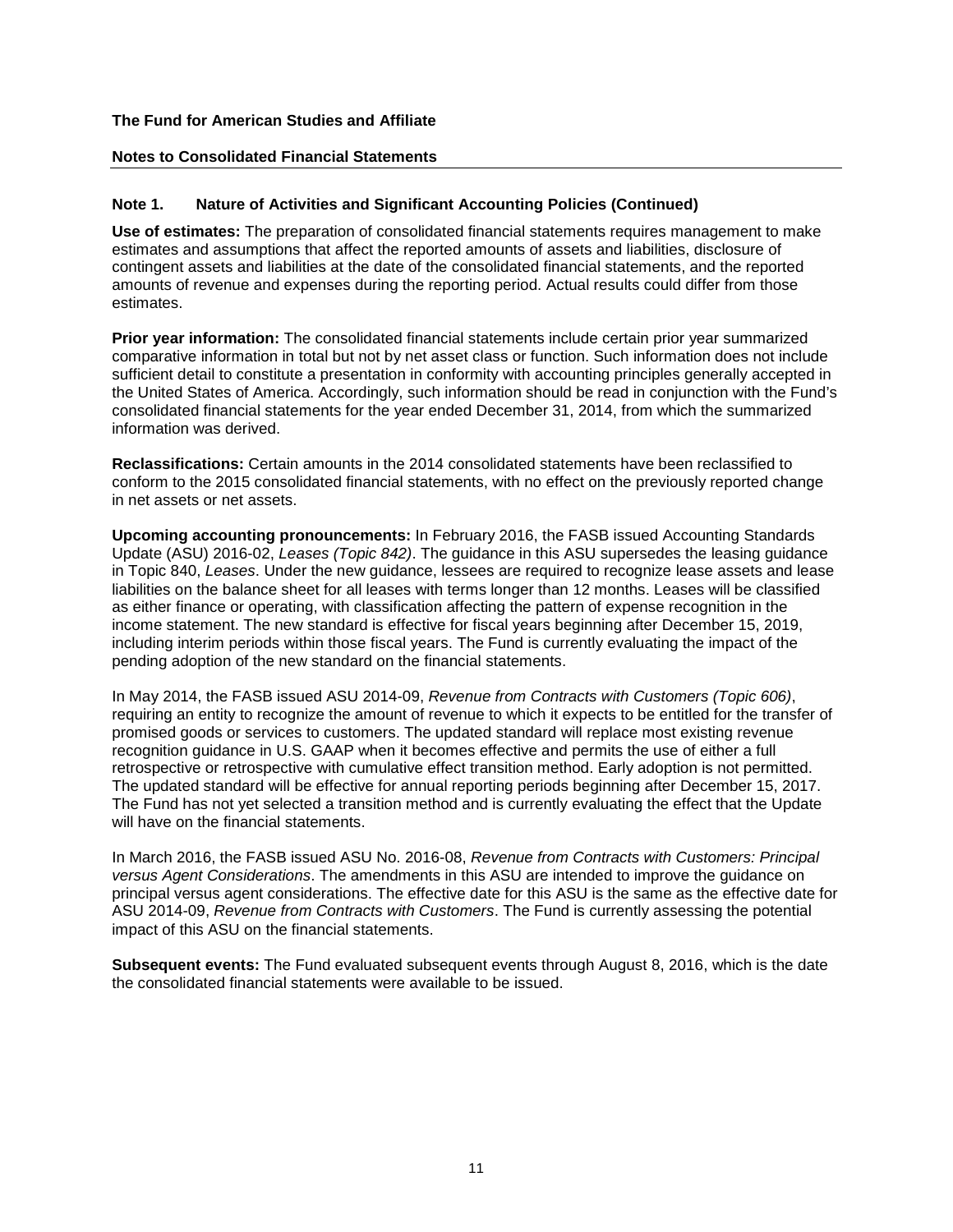## **Notes to Consolidated Financial Statements**

## **Note 2. Foundation for Teaching Economics Fund**

On September 1, 2012, FTE entered into an acquisition agreement with TFAS and the Jaquelin Home Foundation (JHF) effective January 1, 2013. Under the terms of the agreement, FTE amended its bylaws, effective January 1, 2013, to designate TFAS as the sole member of FTE and to empower JHF to designate one Trustee. The agreement provides for the continuation of the mission of FTE under the control of TFAS with funding by JHF. In accordance with the agreement, during 2013, FTE transferred a significant portion of its investments to JHF to be held as the Foundation for Teaching Economics Fund (the Fund).

As part of the acquisition agreement, FTE transferred investments with a fair value of \$5,486,510 to JHF in March 2013, with the understanding that the income and principal pertaining to these assets would be distributed to FTE annually based on a budget provided by FTE. The Fund is to be used exclusively to support FTE's programs so long as TFAS carries out these programs in a manner consistent with FTE's mission. FTE recognized distributions from the Fund totaling \$950,000 during 2015, which are included in contributions in the statement of activities.

## **Note 3. Related Party Transactions**

The Fund paid \$24,000 in compensation for services (speaking and advising) provided by a Trustee, Fred Barnes, who has served as a senior fellow since 1992 and was elected to the Board of Trustees in April 2003.

## **Note 4. Promises to Give**

Promises to give at December 31, 2015, consist of the following:

| Amounts due in:                   |               |
|-----------------------------------|---------------|
| Less than one year                | \$<br>828,565 |
| One to four years                 | 50,000        |
|                                   | 878,565       |
| Less unamortized discount at 1.5% | 3,276         |
|                                   | 875,289       |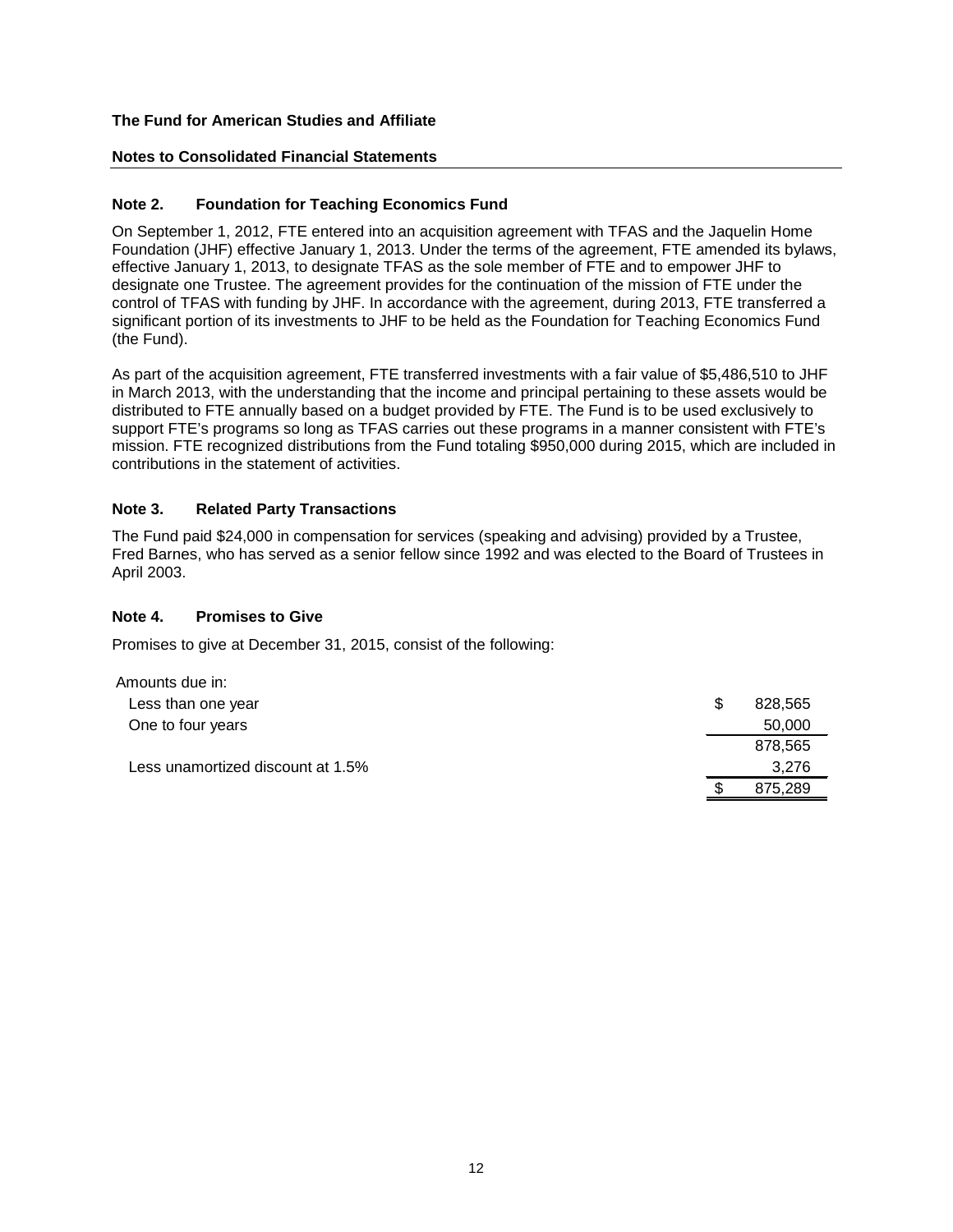## **Notes to Consolidated Financial Statements**

#### **Note 5. Property and Equipment**

Property and equipment and accumulated depreciation at December 31, 2015, and depreciation expense for the year ended December 31, 2015, are as follows:

|                                             | Estimated<br>Useful Lives | Cost                     | Accumulated<br>Depreciation              | <b>Net</b>               | Depreciation                     |
|---------------------------------------------|---------------------------|--------------------------|------------------------------------------|--------------------------|----------------------------------|
| <b>Buildings</b><br>Furniture and equipment | 31 years<br>3 to 10 years | \$4,938,769<br>1,730,430 | \$1,675,168<br>1,346,752                 | \$3,263,601<br>383,678   | 164,736<br>109,109               |
| Land                                        |                           | 2,327,023<br>\$8,996,222 | $\overline{\phantom{a}}$<br>\$ 3.021.920 | 2,327,023<br>\$5,974,302 | $\tilde{\phantom{a}}$<br>273,845 |

#### **Note 6. Investments**

Investments at December 31, 2015, consist of the following:

| Equity funds                 | 8,870,184  |
|------------------------------|------------|
| Fixed income funds           | 3,561,113  |
| Cash and money market funds  | 636,679    |
| Beneficial interest in trust | 36.812     |
| Corporate bonds              | 26,507     |
|                              | 13,131,295 |
|                              |            |

Investment loss for the year ended December 31, 2015, consists of the following:

| Interest and dividends                        | 155.610    |
|-----------------------------------------------|------------|
| Realized and unrealized losses on investments | (537, 274) |
|                                               | (381.664)  |

#### **Note 7. Annuities Payable**

The Fund has received annuity gifts, whereby the donors have contributed assets to the Fund in exchange for the right to receive a fixed-dollar annual return during their lifetime.

The fair value of the annuity gifts over the present value of the liabilities for future payments, determined on an actuarial basis, has been recognized as contributions at the dates of the gifts.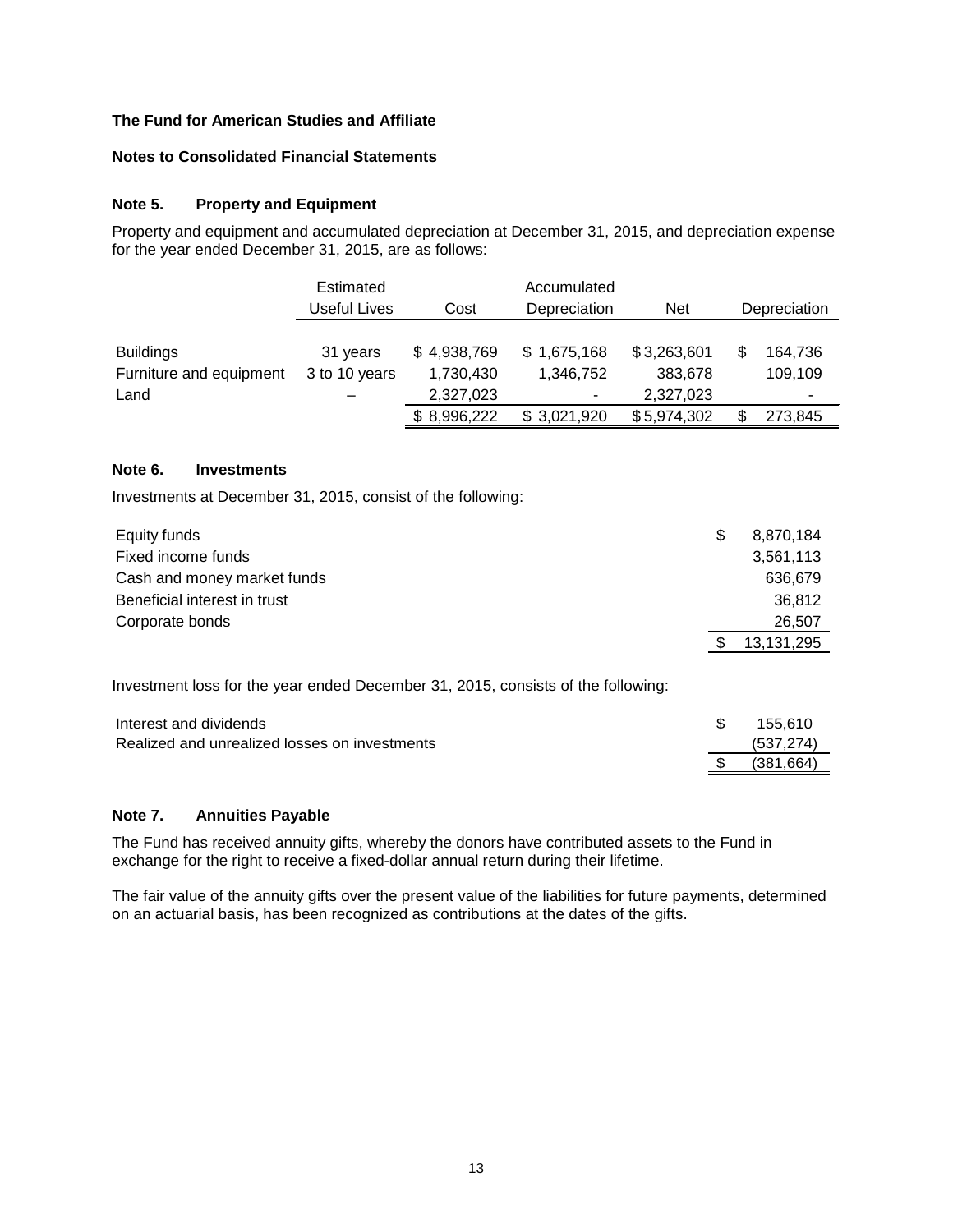#### **Notes to Consolidated Financial Statements**

#### **Note 7. Annuities Payable (Continued)**

The assets and corresponding liabilities (including payments currently due and the present value of the estimated future actuarial liability to annuitants, reported in accounts payable and accrued expenses) of the gift annuity at December 31, 2015, are as follows:

| Investments                                                           | 194,649 |
|-----------------------------------------------------------------------|---------|
| Annuity payable (included with accounts payable and accrued expenses) | 54.225  |
|                                                                       |         |

#### **Note 8. Capital Lease Obligations**

The Fund entered into equipment leasing agreements that qualify for capital lease treatment. The aggregate cost and accumulated depreciation of the equipment approximated \$96,600 and \$51,520, respectively, at December 31, 2015, and the depreciation expense of the leased asset amounted to approximately \$19,320 for the year ended December 31, 2015.

Future minimum lease payments remaining are as follows:

| Years ending December 31:             |              |
|---------------------------------------|--------------|
| 2016                                  | \$<br>19,320 |
| 2017                                  | 19,320       |
| 2018                                  | 18,642       |
|                                       | 57,282       |
| Less the amount representing interest | (3, 562)     |
|                                       | 53,720       |

#### **Note 9. Notes Payable**

The Fund has a \$3,600,000 loan, which was used to purchase a new building. The note bears a fixed annual interest rate of 6.95% through June 14, 2017, with interest-only payable monthly. Principal is due on demand. If the Fund repays any principal prior to the last day of the relevant interest period, the Fund may incur prepayment penalties as imposed by the lender. The note is generally collateralized by all assets of the Fund, not limited to cash and securities held by the financial institution.

The Fund also obtained a \$1.5 million construction demand line of credit to renovate its buildings. The note is generally collateralized by all assets of the Fund, not limited to cash and securities held by the financial institution. The interest rate in effect is the greater of 90-day LIBOR plus 1.50%. LIBOR is the London InterBank Offered Rate for 3, 6 or 12 months (as selected by the Fund). The loan balance at December 31, 2015, was \$1,442,585.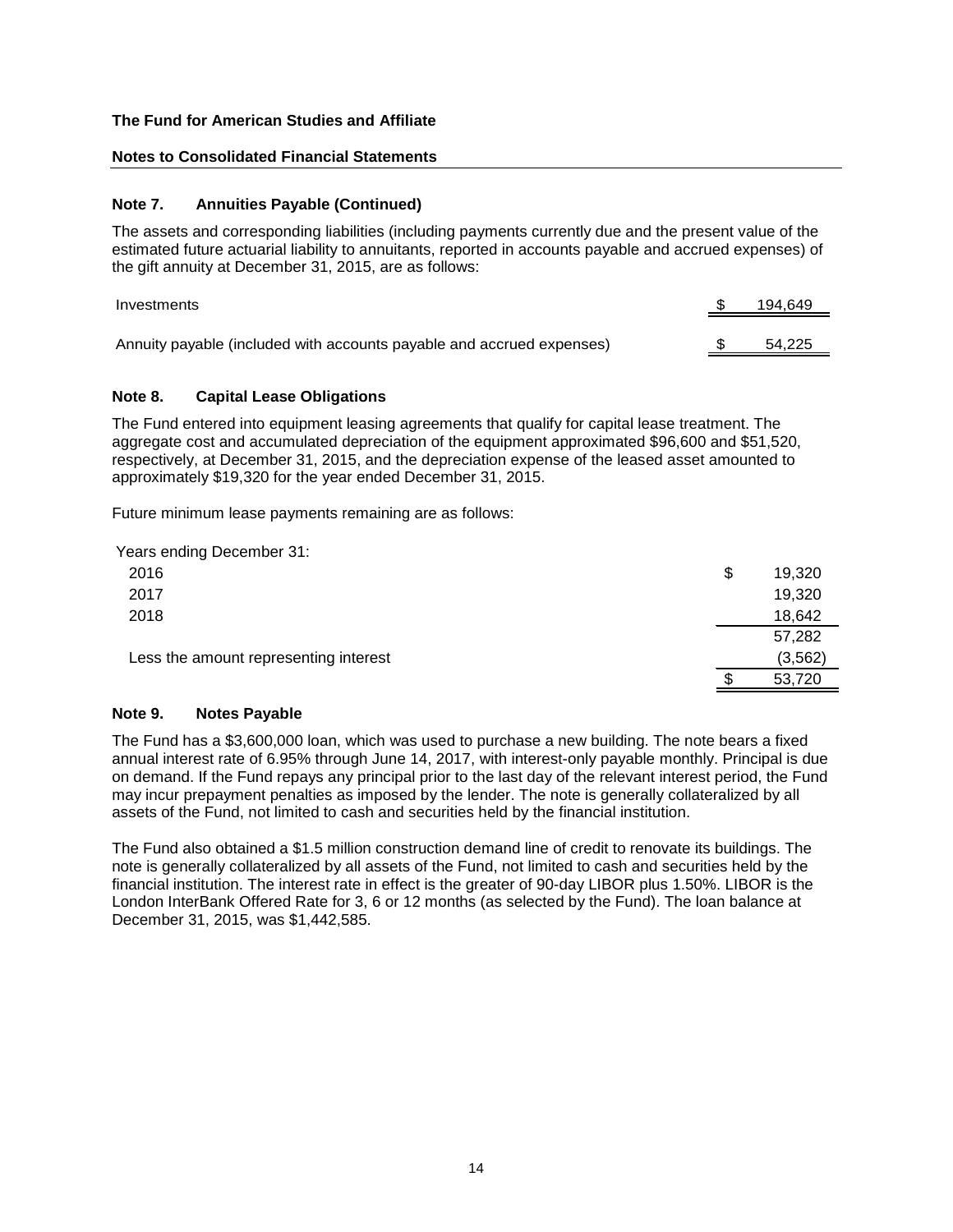### **Notes to Consolidated Financial Statements**

## **Note 10. Board-Designated Unrestricted Net Assets**

Board-designated unrestricted net assets at December 31, 2015, consist of the following:

| <b>Engalitcheff Endowment Fund</b>               | \$<br>9,377,019 |
|--------------------------------------------------|-----------------|
| Freedom Center Building Fund                     | 1,624,878       |
| David R. and Corinne Watt Jones Scholarship Fund | 968,185         |
| George Viksnins Scholarship Fund                 | 130,088         |
| Randal C. Teague Scholarship Fund                | 74,516          |
| Manuela Strong Endowment Fund                    | 57,135          |
| Kevin Burket Memorial Scholarship Fund           | 39,598          |
| Fred Barnes Scholarship Fund                     | 38,250          |
| Steve and Eileen Berlin Scholarship Fund         | 30,408          |
| Don and Martha Sundquist Scholarship Fund        | 30,330          |
| Don Lavoie Scholarship Fund                      | 25,952          |
| Roger Ream Scholarship Fund                      | 23,052          |
| <b>Other Scholarship Funds</b>                   | 24,899          |
|                                                  | 12,444,310      |

**The endowments' return objective and risk parameters:** The Fund considers all board-designated net assets to be quasi-endowments with an objective of capital preservation and purchasing power protection consistent with the promotion of the long-term financial stability of the Fund. Achievement of this goal will be measured over three-year rolling periods, as well as a complete market cycle. The total return of the portfolio over a complete market cycle should exceed inflation by 5%. A strategic asset allocation policy for the portfolio has been established, based on the belief that individual asset classes exhibit differing behavior under various market conditions and that a multi-asset class portfolio will result in a portfolio with superior risk and return characteristics. This strategic plan for investing the portfolio assets has been established with a time horizon of ten years and will be reviewed each year to determine if it should be modified given existing changes in either the Fund's needs or the long-term prospects for the capital markets.

**Spending policy:** The Fund's annual spending is defined as approximately 5% of the trailing 12-quarter (three-year) market value of the quasi-endowment.

A reconciliation of the endowments for the year ended December 31, 2015, is as follows:

| Endowment net assets, beginning of year           | \$14,085,685 |
|---------------------------------------------------|--------------|
| Contributions                                     | 23.706       |
| Investment loss                                   | (449, 729)   |
| Appropriation of endowment assets for expenditure | (1,215,352)  |
| Endowment net assets, end of year                 | \$12,444,310 |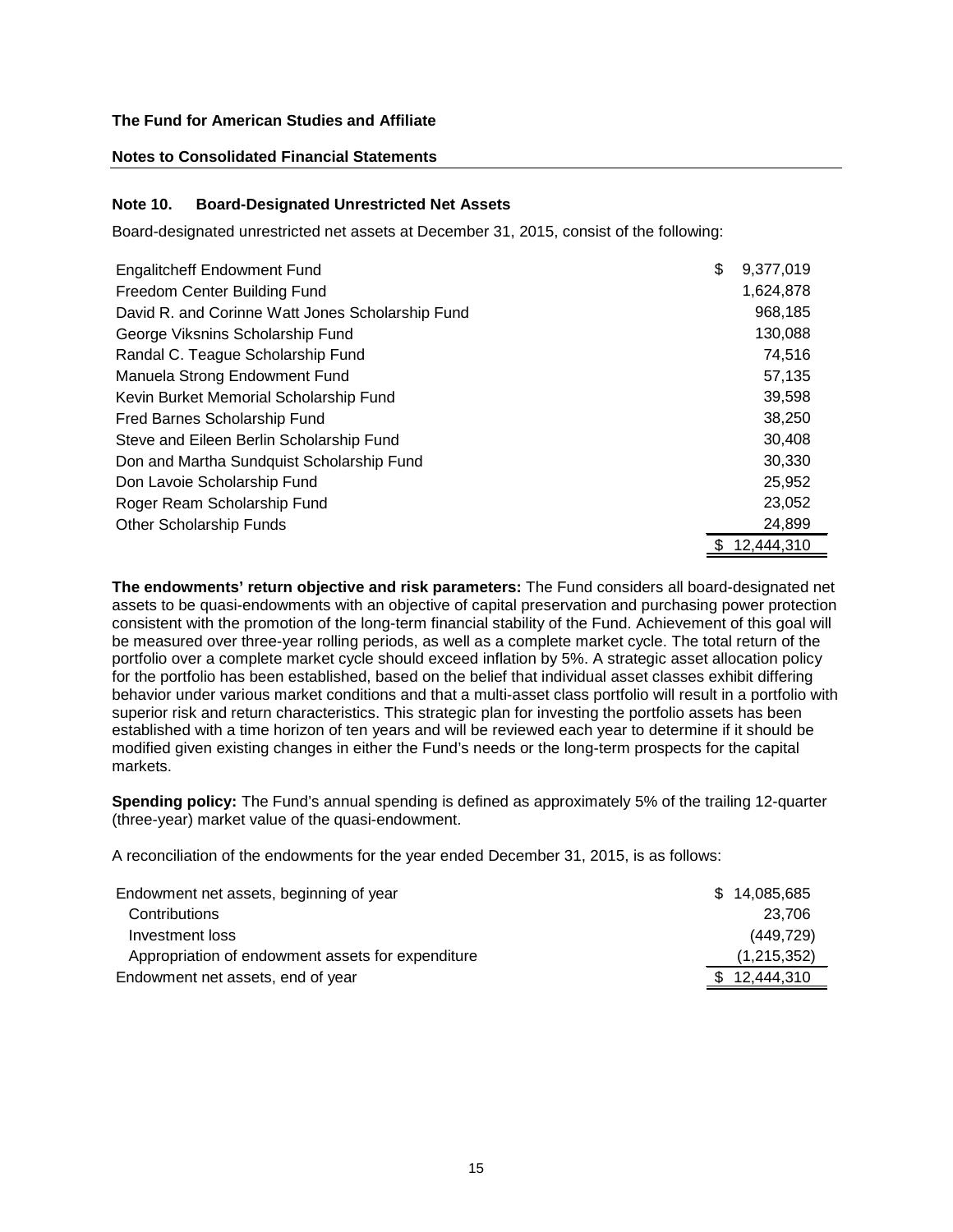## **Notes to Consolidated Financial Statements**

### **Note 11. Temporarily Restricted Net Assets**

Temporarily restricted net assets at December 31, 2015, and additions and net assets released from restrictions for the year ended December 31, 2015, consist of the following:

|                                        |                                |                |               | Contributions |          |             |              |                |
|----------------------------------------|--------------------------------|----------------|---------------|---------------|----------|-------------|--------------|----------------|
|                                        |                                | <b>Balance</b> |               | and           |          |             |              | <b>Balance</b> |
|                                        | December 31,                   |                | Investment    |               |          |             | December 31, |                |
|                                        | 2014                           |                | Income (loss) |               | Releases |             |              | 2015           |
| Purpose restricted:                    |                                |                |               |               |          |             |              |                |
| Dixie Davis Scholarship Fund           | \$                             | 96,866         | \$            | (3,068)       | \$       | (1,000)     | \$           | 92,798         |
| Patt Patterson Scholarship Fund        |                                | 27,371         |               | 68            |          |             |              | 27,439         |
| Dell Thurmond Woodard Fellowship       |                                | 137,044        |               | (4,098)       |          | (8,994)     |              | 123,952        |
| Fred and Georganna Long                |                                |                |               |               |          |             |              |                |
| Scholarship Fund                       |                                | 347,510        |               | (10, 568)     |          | (17,250)    |              | 319,692        |
| Hunter Hunt Scholarship Fund           |                                | 176,454        |               | 18,794        |          | (7,500)     |              | 187,748        |
| Ignacy Jan Paderewski Scholarship      |                                |                |               |               |          |             |              |                |
| Fund                                   |                                | 92,164         |               | 78,259        |          | (10,690)    |              | 159,733        |
| Reach Your Peak Scholarship Fund       |                                | 31,513         |               | (1,008)       |          |             |              | 30,505         |
| James Mrazek Scholarship Fund          | (5, 597)<br>182,125<br>(7,206) |                |               | 169,322       |          |             |              |                |
| Alan and Rella Bates Scholarship       |                                |                |               |               |          |             |              |                |
| Fund                                   |                                | 203,426        |               | 8,260         |          | (7,800)     |              | 203,886        |
| David Martin Scholarship Fund          |                                | 60,854         |               | 2,989         |          | (3,000)     |              | 60,843         |
| Other scholarships and program support |                                | 821,109        |               | 2,219,474     |          | (2,098,886) |              | 941,697        |
| Eben Tisdale Fellowship                |                                | 377,824        |               | 19,600        |          | (37, 448)   |              | 359,976        |
| Neal B. Freeman Lecture Fund           |                                | 100,000        |               | (2,983)       |          | (6, 794)    |              | 90,223         |
| John Cataldo Scholarship Fund          |                                |                |               | 154,880       |          |             |              | 154,880        |
| FTE Programs                           |                                | 427,767        |               | 402,310       |          | (510, 767)  |              | 319,310        |
| Time restricted:                       |                                |                |               |               |          |             |              |                |
| Promises to give                       |                                | 192,068        |               | 249,740       |          | (119, 559)  |              | 322,249        |
|                                        | \$                             | 3,274,095      | \$            | 3,127,052     | \$       | (2,836,894) | \$           | 3,564,253      |

### **Note 12. Permanently Restricted Net Assets**

Permanently restricted net assets are subject to donor-imposed restrictions requiring that the principal be invested in perpetuity. Permanently restricted net assets at December 31, 2015, consisted of a split-interest agreement called the H.L. Harris Endowment (the Endowment). George Mason University holds the assets of the Endowment in an agency capacity for the sole benefit of the Fund. The value of the Endowment was \$36,812 at December 31, 2015.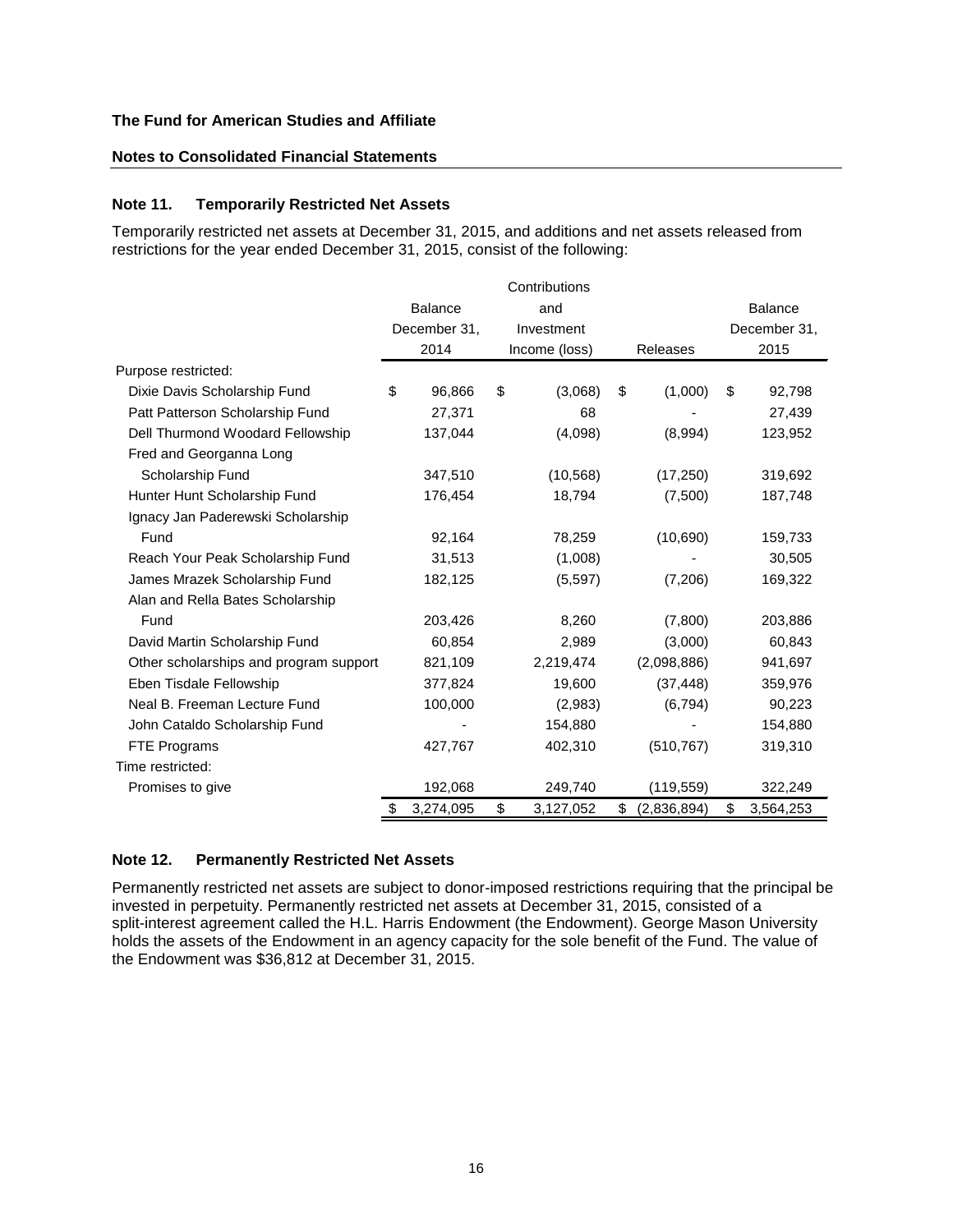#### **Notes to Consolidated Financial Statements**

### **Note 13. Commitments**

The Fund has entered into a lease agreement for student housing space through August 2019. The future minimum lease payments under the operating lease agreements are as follows:

| Years ending December 31: |               |
|---------------------------|---------------|
| 2016                      | \$<br>524,116 |
| 2017                      | 503,896       |
| 2018                      | 517,089       |
| 2019                      | 173,840       |
|                           | 1,718,941     |

The Fund also entered into an agreement with a University, effective October 2012, for three years to collaborate with the Fund on the delivery of high quality courses in the arts and humanities. This contract required the Fund to advance \$250,000 to cover start-up costs, etc., which will remain on deposit with the University throughout the term of the agreement. The contract was amended on July 13, 2015, to extend the contract term for additional three years.

## **Note 14. Retirement Plan**

TFAS' employees are eligible to participate in The Fund for American Studies Defined Contribution and Retirement Plan (the Plan), as long as they are salaried employees. Employees can make voluntary tax-deferred contributions up to specified limits. The Fund matches 100% of the first 3% of salary deferred and 50% of the next 2% of salary deferred, after the employee completes one year of service. In addition, the Fund may make an employer-elected contribution to employees. The Fund's total contribution to the Plan was \$73,705 for the year ended December 31, 2015.

TFAS also established a 457(b) deferred compensation plan for its President in 2011. No contributions were made for the year ended December 31, 2015.

FTE maintains a retirement plan (the FTE Plan), under Internal Revenue Section 403(b), that is available to all active employees of FTE. FTE contributes to the FTE Plan at a rate of 10% of the employee's total compensation. Total contributions to the FTE Plan charged to expense were \$29,365 for the year ended December 31, 2015.

#### **Note 15. Fair Value Measurements**

The Fund follows the Fair Value Measurement Topic of the ASC. This topic establishes a single authoritative definition of fair value, sets out a framework for measuring fair value and requires additional disclosures about fair value measurements. The topic applies to all assets and liabilities that are being measured and reported on a fair value basis. The topic requires new disclosure that establishes a framework for measuring fair value in GAAP and expands disclosure about fair value measurements. This topic enables the reader of the financial statements to assess the inputs used to develop those measurements by establishing a hierarchy for ranking the quality and reliability of the information used to determine fair values.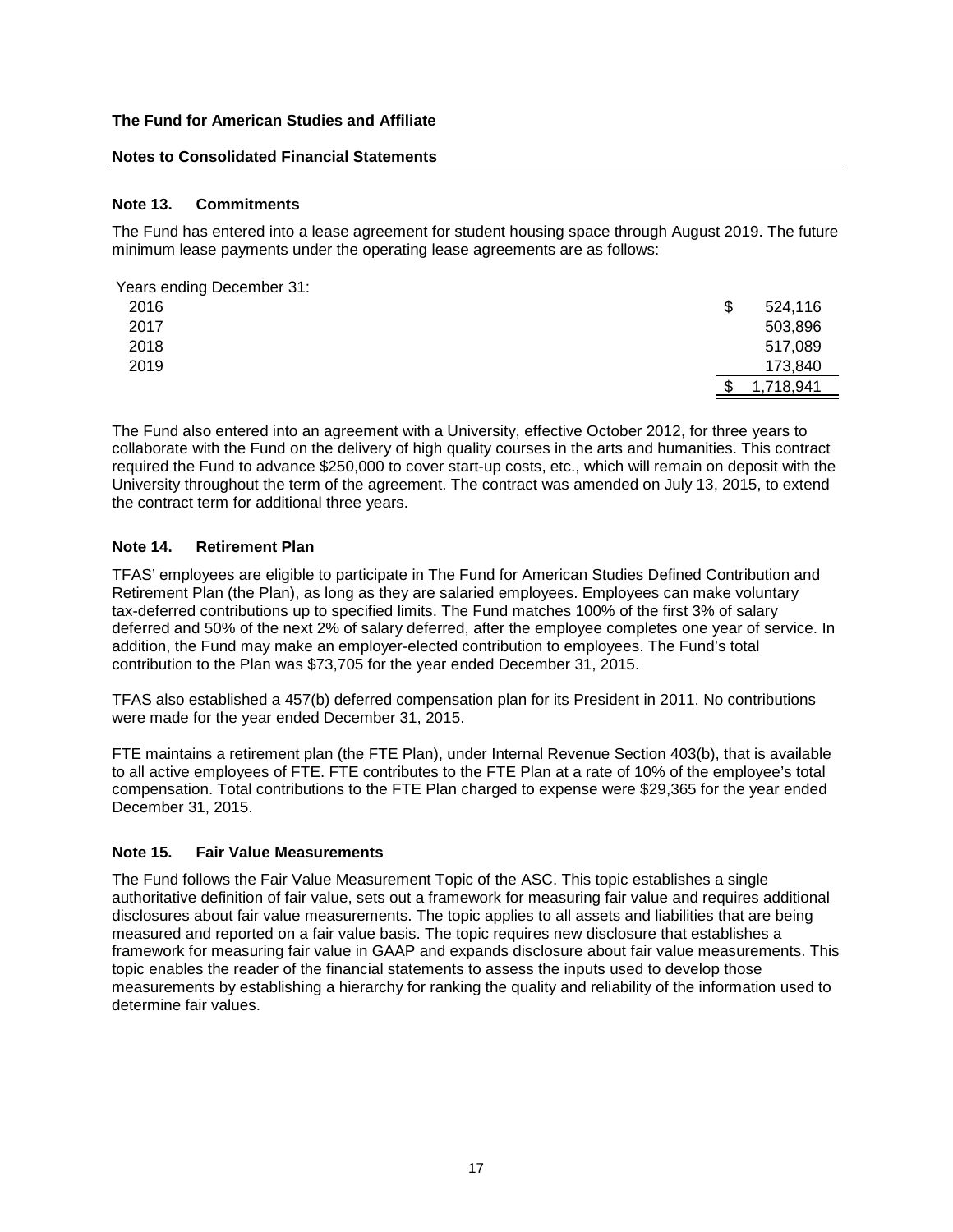## **Notes to Consolidated Financial Statements**

### **Note 15. Fair Value Measurements (Continued)**

The topic requires that assets and liabilities carried at fair value be classified and disclosed in one of the following three categories:

**Level 1:** Quoted market prices in active markets for identical assets or liabilities

**Level 2:** Observable market-based inputs or unobservable inputs corroborated by market data

#### **Level 3:** Unobservable inputs that are not corroborated by market data

In determining the appropriate levels, the Fund performs a detailed analysis of the assets and liabilities that are subject to the topic. At each reporting period, all assets and liabilities for which the fair value measurement is based on significant unobservable inputs are classified as Level 3.

The table below presents the balances of assets and liabilities measured at fair value on a recurring basis by level within the hierarchy at December 31, 2015:

|                               | Total           |    | Level 1      |    | Level 2                  |    | Level 3 |  |
|-------------------------------|-----------------|----|--------------|----|--------------------------|----|---------|--|
| Financial assets:             |                 |    |              |    |                          |    |         |  |
| Equity securities:            |                 |    |              |    |                          |    |         |  |
| Large Cap                     | \$<br>5,432,338 | \$ | 5,432,338    | \$ |                          | \$ |         |  |
| Mid-Cap                       | 646,181         |    | 646,181      |    |                          |    |         |  |
| International                 | 963,079         |    | 963,079      |    |                          |    |         |  |
| Large Growth                  | 33,534          |    | 33,534       |    |                          |    |         |  |
| Capital appreciation          | 27,932          |    | 27,932       |    |                          |    |         |  |
| <b>Emerging markets</b>       | 1,238,221       |    | 1,238,221    |    |                          |    |         |  |
| Small cap                     | 492,002         |    | 492,002      |    |                          |    |         |  |
| Common stock - insurance      | 36,897          |    | 36,897       |    |                          |    |         |  |
|                               | 8,870,184       |    | 8,870,184    |    | $\overline{\phantom{a}}$ |    |         |  |
| Fixed income securities:      |                 |    |              |    |                          |    |         |  |
| Total return                  | 58,738          |    | 58,738       |    |                          |    |         |  |
| U.S. Investment grade         | 721,135         |    | 721,135      |    |                          |    |         |  |
| Short term bond               | 2,781,240       |    | 2,781,240    |    |                          |    |         |  |
| Corporate bonds (a)           | 26,507          |    |              |    | 26,507                   |    |         |  |
|                               | 3,587,620       |    | 3,561,113    |    | 26,507                   |    |         |  |
| Money market funds            | 636,679         |    | 636,679      |    |                          |    |         |  |
| Beneficial interest in trust  | 36,812          |    |              |    |                          |    | 36,812  |  |
|                               | 13, 131, 295    |    | \$13,067,976 | \$ | 26,507                   | \$ | 36,812  |  |
| <b>Financial liabilities:</b> |                 |    |              |    |                          |    |         |  |
| Deferred compensation         | \$<br>61,466    | \$ |              | \$ | 61,466                   | \$ |         |  |

(a) Based on its analysis of the nature and risk of these investments, the Fund has determined that presenting them as a single class is appropriate.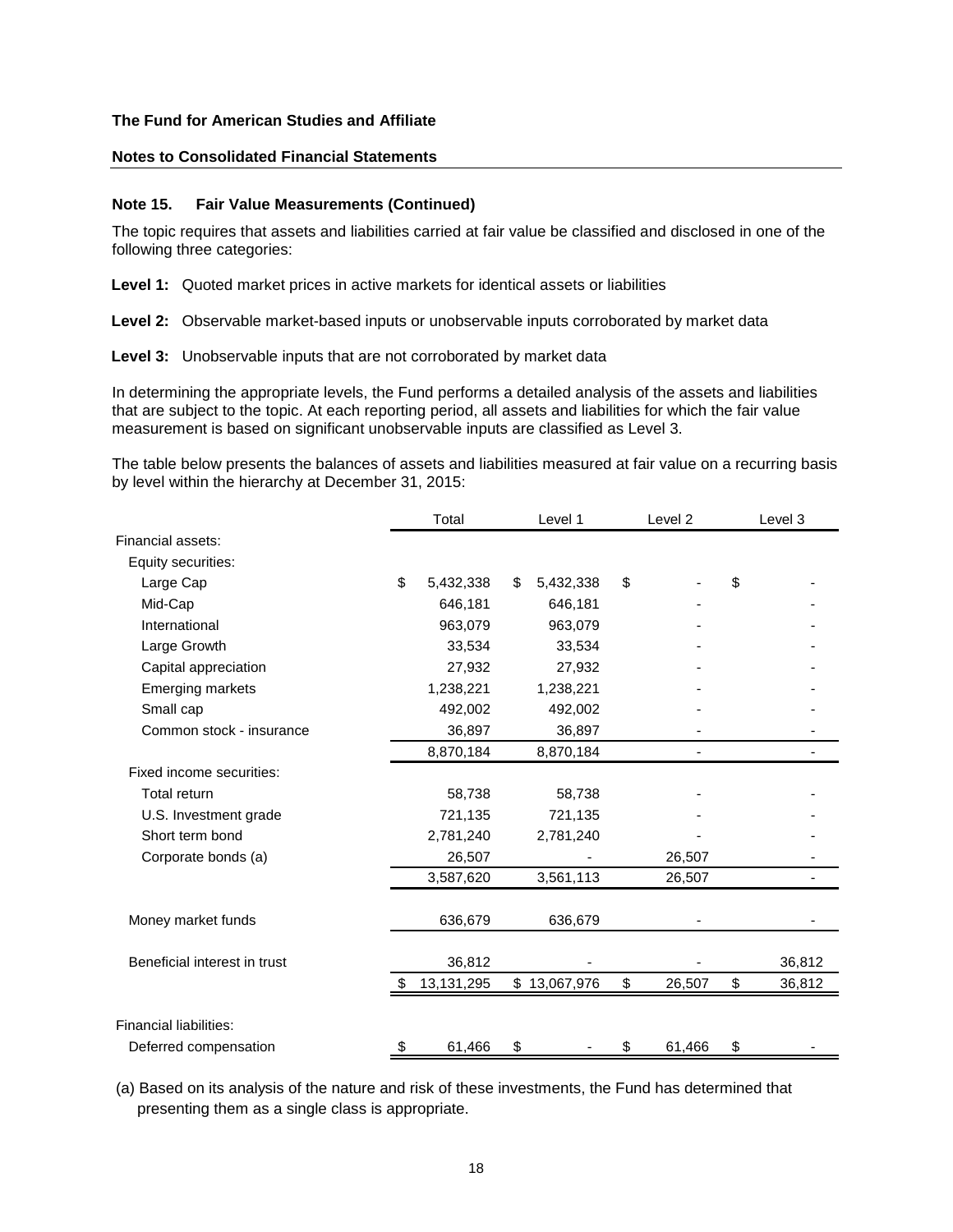## **Notes to Consolidated Financial Statements**

## **Note 15. Fair Value Measurements (Continued)**

Equity securities, multi-strategy bond funds and money market funds are classified as Level 1 instruments, as they are actively traded on public exchanges. Corporate bonds are priced based on their stated interest rates and quality ratings. The interest and quality ratings are observable at commonly quoted intervals for the full term of the instruments and are, therefore, considered Level 2 items. The Fund's deferred compensation is based on observable inputs of the related assets and is, therefore, considered a Level 2 item.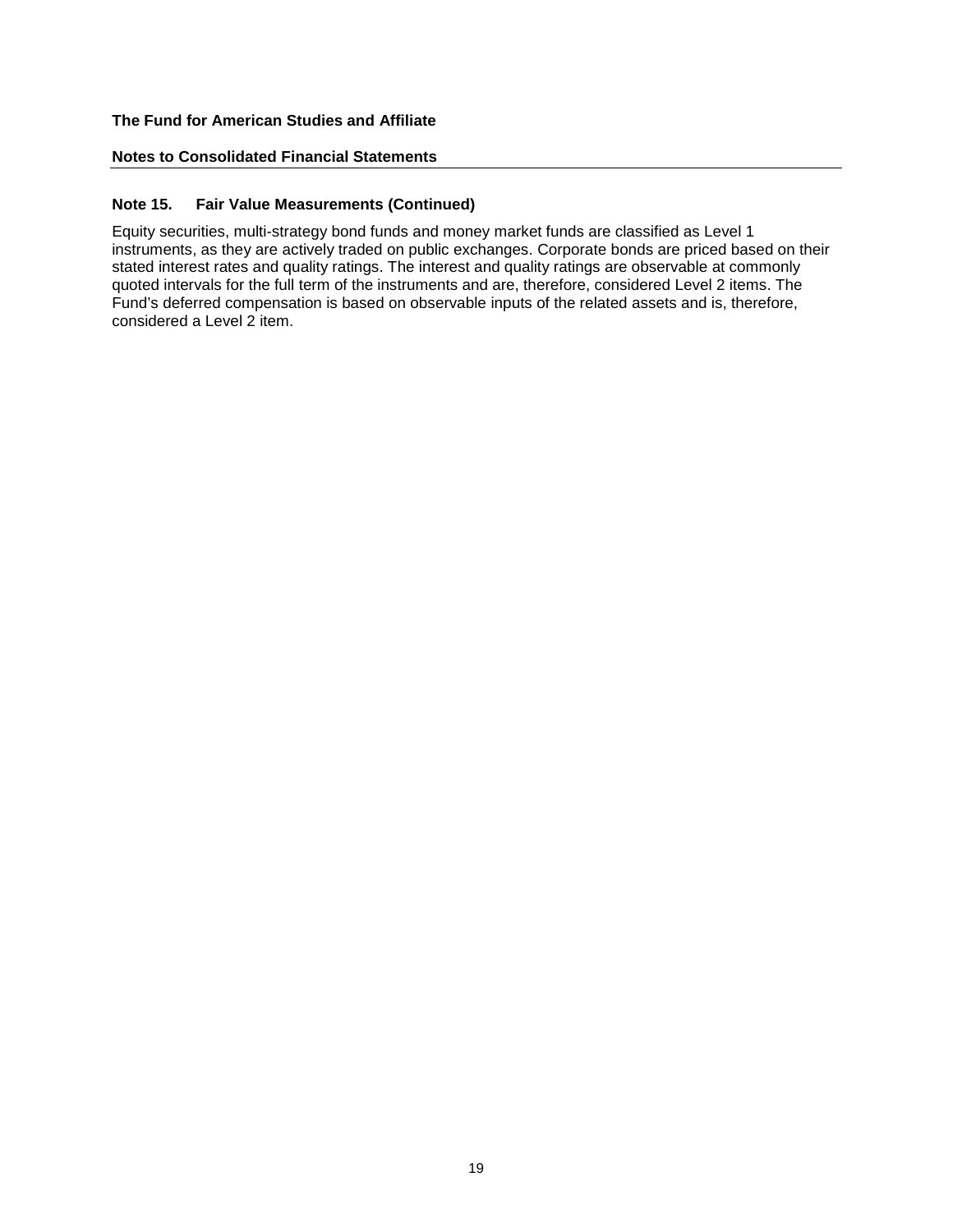

**RSM US LLP** 

#### **Independent Auditor's Report on the Supplementary Information**

To the Board of Trustees The Fund for American Studies Washington, D.C.

We have audited the consolidated financial statements of The Fund for American Studies and Affiliate (the Fund) as of and for the year ended December 31, 2015, and have issued our report thereon, which contained an unmodified opinion on those consolidated financial statements. See pages 1 and 2. Our audit was conducted for the purpose of forming an opinion on the consolidated financial statements as a whole.

The consolidating information is presented for purposes of additional analysis rather than to present the financial position and results of activities of the individual entities and is not a required part of the consolidated financial statements. Such information is the responsibility of management and was derived from and relates directly to the underlying accounting and other records used to prepare the consolidated financial statements. The consolidating information has been subjected to the auditing procedures applied in the audit of the consolidated financial statements and certain additional procedures, including comparing and reconciling such information directly to the underlying accounting and other records used to prepare the consolidated financial statements or to the consolidated financial statements themselves, and other additional procedures in accordance with auditing standards generally accepted in the United States of America. In our opinion, the information is fairly stated in all material respects in relation to the consolidated financial statements as a whole.

RSM US LLP

Washington, D.C. August 8, 2016

THE POWER OF BEING UNDERSTOOD AUDIT | TAX | CONSULTING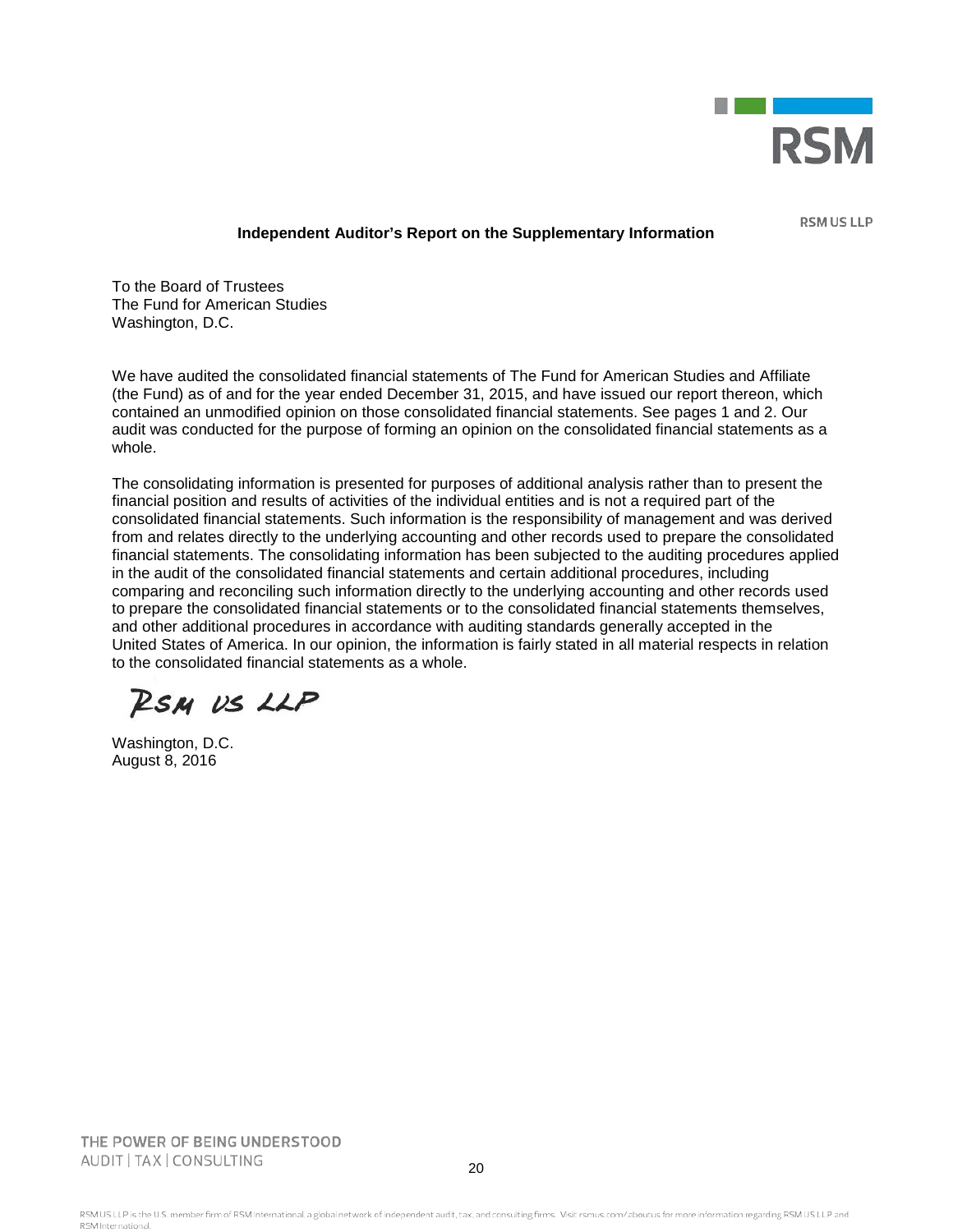## **Consolidating Balance Sheet December 31, 2015**

|                                         | <b>TFAS</b>   |    | <b>FTE</b> | Eliminations             | Total            |
|-----------------------------------------|---------------|----|------------|--------------------------|------------------|
| <b>Assets</b>                           |               |    |            |                          |                  |
| Cash and cash equivalents               | \$<br>998,089 | S  | 1,426,749  | \$                       | \$<br>2,424,838  |
| Accounts receivable                     | 28,161        |    | 6,113      |                          | 34,274           |
| Promises to give, net                   | 640,226       |    | 235,063    |                          | 875,289          |
| Prepaid expenses                        | 243,953       |    | 14,849     |                          | 258,802          |
| Property and equipment, net             | 5,952,414     |    | 21,888     |                          | 5,974,302        |
| Investments                             | 12,998,320    |    | 132,975    |                          | 13,131,295       |
| Deposits                                | 250,000       |    |            |                          | 250,000          |
| Cash surrender value - life insurance   | 24,075        |    |            |                          | 24,075           |
| <b>Total assets</b>                     | \$21,135,238  | \$ | 1,837,637  | \$                       | \$<br>22,972,875 |
|                                         |               |    |            |                          |                  |
| <b>Liabilities and Net Assets</b>       |               |    |            |                          |                  |
| Liabilities:                            |               |    |            |                          |                  |
| Accounts payable and accrued expenses   | \$<br>216,742 | \$ | 87,070     | \$                       | \$<br>303,812    |
| Deferred revenue                        | 96,126        |    | 10,445     |                          | 106,571          |
| Capital lease obligations               | 53,720        |    |            |                          | 53,720           |
| Notes payable                           | 5,042,585     |    |            |                          | 5,042,585        |
|                                         | 5,409,173     |    | 97,515     |                          | 5,506,688        |
| Net assets:                             |               |    |            |                          |                  |
| Unrestricted:                           |               |    |            |                          |                  |
| Undesignated                            |               |    | 1,420,812  |                          | 1,420,812        |
| Board designated                        | 12,444,310    |    |            |                          | 12,444,310       |
|                                         | 12,444,310    |    | 1,420,812  |                          | 13,865,122       |
| Temporarily restricted                  | 3,244,943     |    | 319,310    |                          | 3,564,253        |
| Permanently restricted                  | 36,812        |    |            |                          | 36,812           |
|                                         | 15,726,065    |    | 1,740,122  | $\overline{\phantom{a}}$ | 17,466,187       |
| <b>Total liabilities and net assets</b> | \$21,135,238  | \$ | 1,837,637  | \$                       | \$<br>22,972,875 |